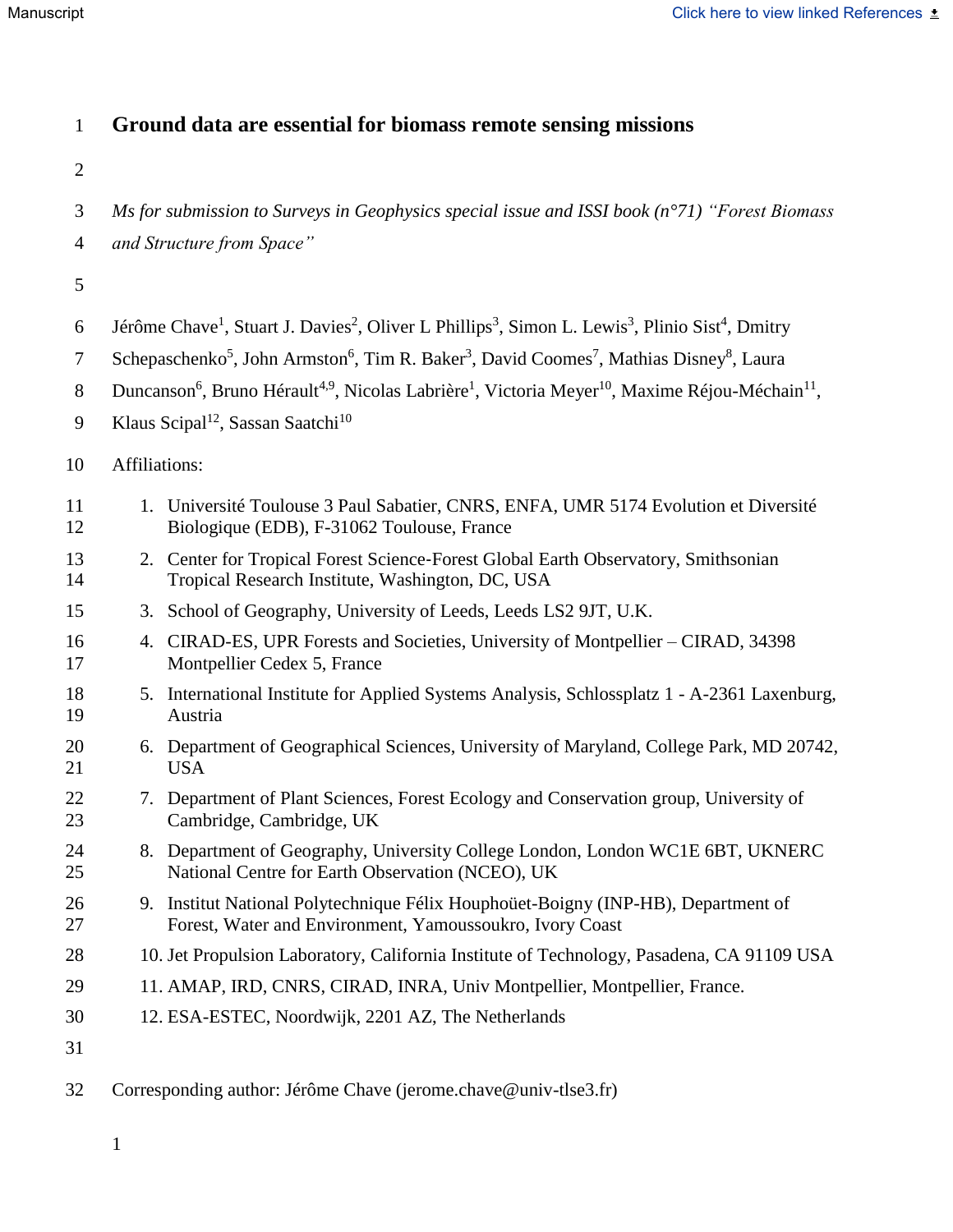# **Acknowledgements**

- We thank the organizers of the ISSI Bern meeting in November 2017 for stimulating discussions,
- and for their invitation to submit this manuscript. We gratefully acknowledge funding by
- "Investissement d'Avenir" programs managed by Agence Nationale de la Recherche (CEBA,
- ref. ANR-10-LABX-25-01), from CNES, and from ESA (IFBN project
- 4000114425/15/NL/FF/gp, as part of the BIOMASS mission program).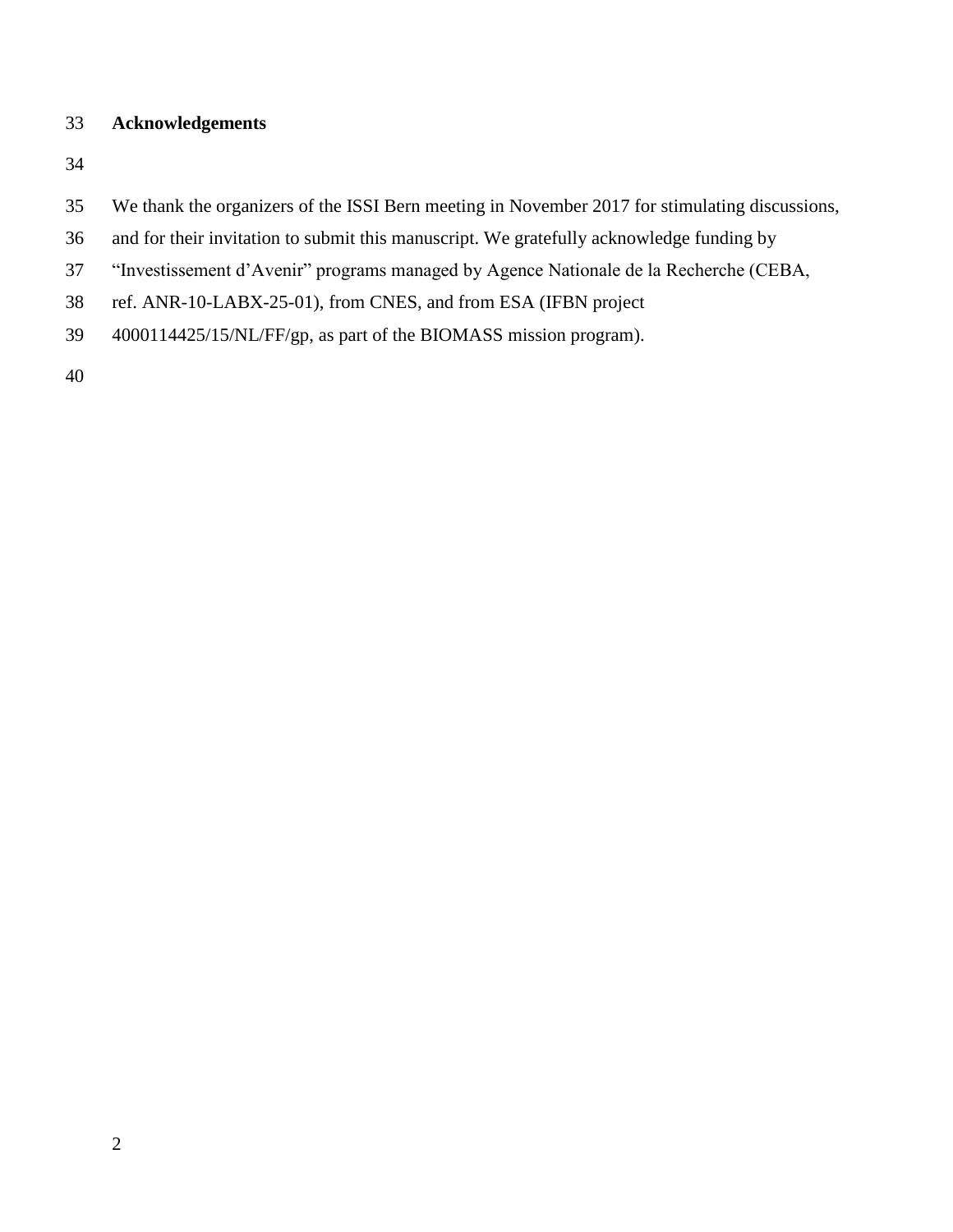#### **Abstract**

 Several remote-sensing missions will soon produce carbon maps over all terrestrial ecosystems. These missions are critically dependent on accurate and representative *in situ* datasets for the training of their algorithms and product validation. Long-term ground-based forest monitoring systems are limited, especially in the tropics. Ground-based observation systems are critical for the remote-sensing missions, and they need to be maintained at least over the lifetime of the planned missions. Here we propose a strategy for a coordinated and global network of *in situ*  data that would benefit biomass remote sensing missions. To produce accurate ground-based biomass estimates, strict data quality must be guaranteed to users and ground sites need to be regularly re-visited. It is more rewarding to invest ground resources at sites where there currently is a guarantee of a long-term commitment locally, and where a core set of data is already available. We call these 'supersites'. Long-term funding for such an inter-agency endeavour remains a critical challenge, and we here provide costing estimates to facilitate dialogue among stakeholders. One critical requirement is to ensure *in situ* data availability over the lifetime of remote-sensing missions. To this end, principal investigators of the sites should be involved early on, and long-term funding should be assured.

**Keywords**: biomass; calibration; forest; in situ data; validation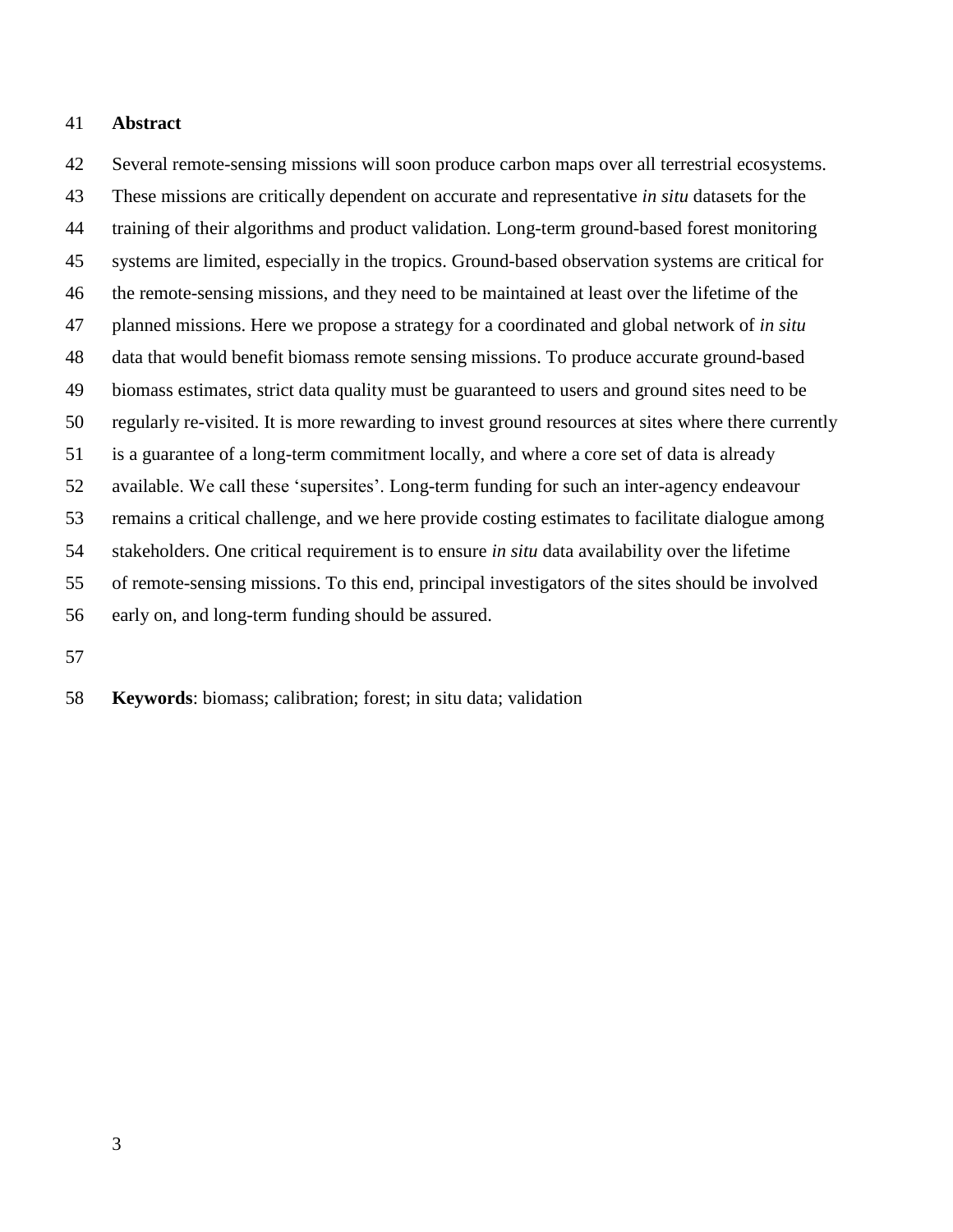# **1 Introduction**

 The global carbon cycle is being altered by anthropogenic activities: carbon dioxide and other economy-related greenhouse gas emissions have steadily increased since the 1960s (Le Quéré et al. 2018). This has already had detectable consequences on the mean temperature of our planet (IPCC 2013). Land ecosystems hold a large potential for carbon storage. For example, it has been estimated that allowing Neotropical secondary forests to regenerate, without further human intervention, may enable Latin America and the Caribbean to be carbon-neutral for decades (Chazdon et al. 2016). Also, protecting intact forests is essential to ensuring carbon storage and many other ecosystem services (Pan et al. 2011). Thus, conserving existing intact forests, in combination with restoring and managing sustainably degraded forests is almost certain to be a key action to help meet the Paris Accord targets. The idea of financially incentivizing local and national initiatives to spare forest land and favour reforestation has thus received further attention, as evidenced by the United Nations' Reduced Emissions from Deforestation and forest Degradation (REDD+) program.

 The REDD+ framework is predicated on the ability to measure the differential amount of carbon stored in land ecosystems as a result of a change in policy compared to a defined business-as-usual scenario. This presupposes that instruments and methods are in place for monitoring, reporting and verification of land carbon budgets, yet there remain great challenges in this area. In many temperate countries, which have largely built their political system around wood as a key commodity, elaborate systems of forest resource assessment and management were established early on, and they have been operated by national forest services. Thus, nationally determined carbon contributions are relatively reliable in the temperate zone, where forest biomass stocks are based on well-established sample-based forest inventories (Fridman et 83 al. 2014). However, the political history of many tropical or subtropical countries has been such that national forest inventory systems are either young or absent, in spite of efforts by the FAO to set up such systems in several countries since the 1990s (Schimel et al. 2015). This situation is now changing, with national forest inventories being developed in Brazil and the Democratic Republic of Congo (Xu et al. 2017).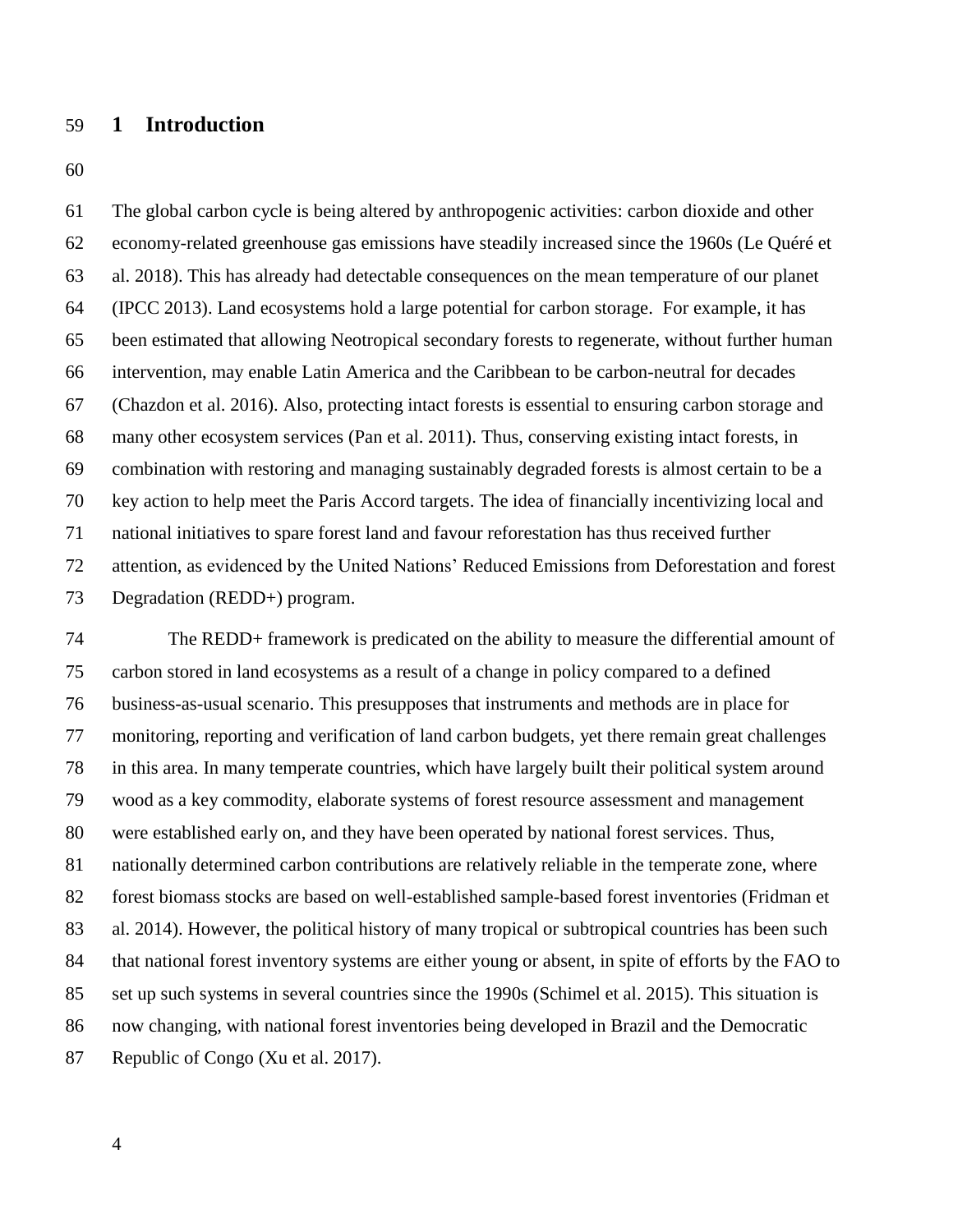Remotely sensed approaches to estimate carbon stocks have emerged as a solution to this problem, and several missions are planned in the 2018-2022 period, including BIOMASS (P- band radar satellite by ESA), NISAR (L-band radar by NASA and ISRO), and GEDI (lidar onboard the ISS by NASA). These missions will not measure carbon stocks directly, but they will use proxies of forest structure, volume, and biomass components that correlate with the aboveground carbon stocks. Canopy height is measured by lidar and polarimetric interferometry, and tall forests tend to hold more carbon than shorter ones. The second physical quantity related to forest carbon store is the wood volume and water content which influence the backscattered electromagnetic energy measured at P-band (~70 cm) or L-band (~25 cm) wavelengths (LeToan et al. 2011, Saatchi et al. 2011, Shugart et al. 2010). Thus, these missions will collect data that can be empirically related to forest carbon content.

 Because forest carbon stores are indirectly inferred from satellite sensors, with questionable assumptions about their dependence on forest structure and water content, it is essential that the planned missions make use of accurate ground estimates of carbon stocks to train their inversion algorithms and validate their products. However, estimating biomass on the ground is a challenge in itself and ecologists and foresters have struggled with this problem for a long time. Inevitably, providing inaccurate carbon stock estimates to the Earth Observation (EO) community will result in uncertain (and potentially biased) carbon maps, and this would have serious downstream effects on the usefulness of these maps in policy. For instance, even though pantropical biomass maps inferred from remote sensing have been available for some time now (Saatchi et al. 2011, Baccini et al. 2012), the IPCC has been reluctant to recommend their widespread use over national inventories because of possible calibration issues. Here, we offer a perspective from the ground up, and propose a strategy for gathering reliable ground-based measurements and biomass estimates that will be useful to the various Earth Observation missions aimed at quantifying forest structure and carbon stock at a global scale.

 Overarching principles are summarized here, and echo meetings jointly held on ground data and upcoming land Earth Observation missions (NASA-ESA-Smithsonian Workshop, 2016; ISSI ESA meeting, Bern, 2017). First, the focus of all of these missions is primarily tropical. Many forested extra-tropical countries already have a forest inventory assessment in operation. In contrast, ground-based monitoring systems are sorely lacking in the tropics (Schimel et al. 2015). Forest extent in the tropics is still very substantial, by far the most living biomass is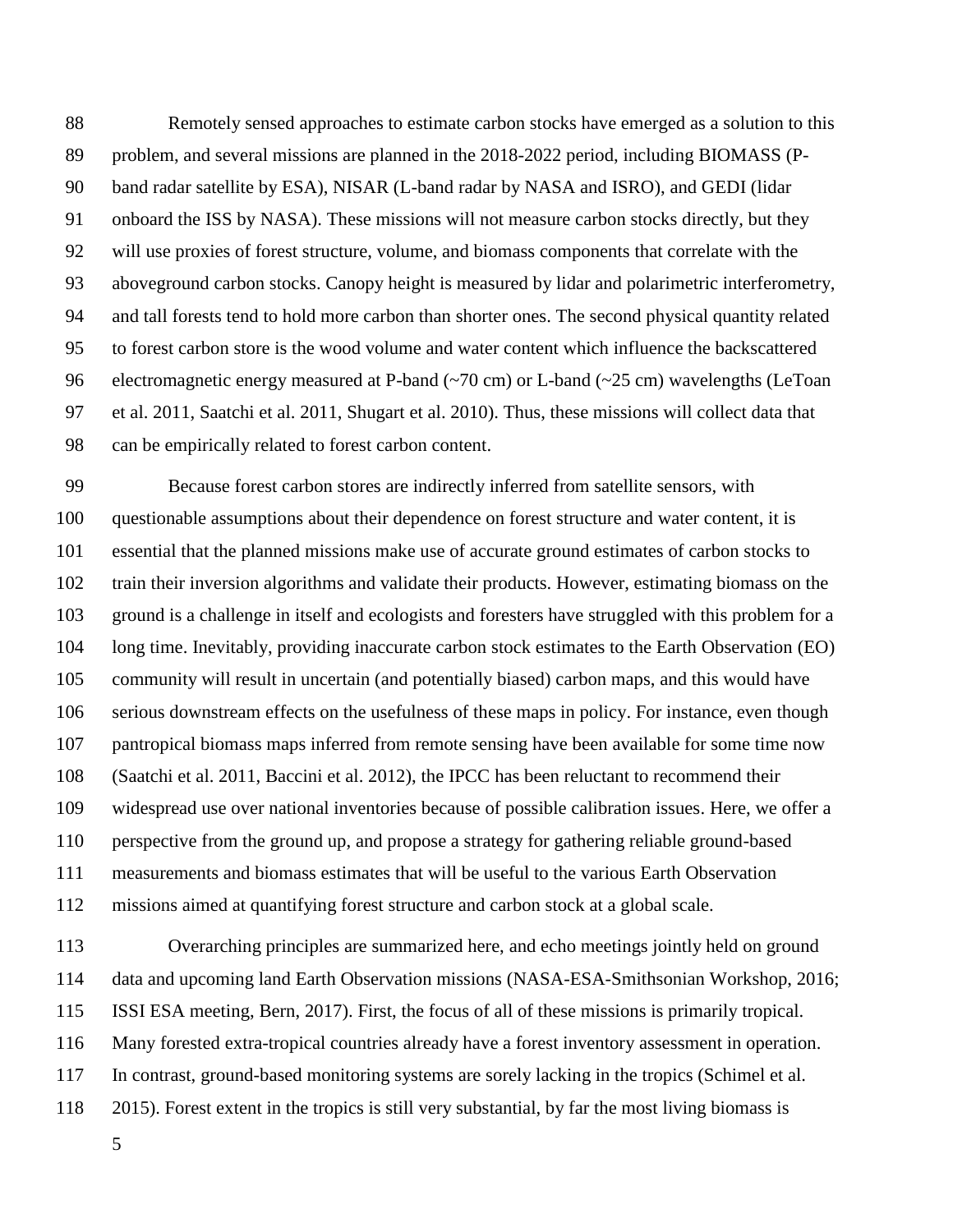located in the tropics (63% of carbon in intact tropical forests, against 15% in boreal forests and 13% in temperate forests, according to a comprehensive estimate, Pan et al. 2011). Second, in order to map change in forest ecosystems, ground sites need to be regularly re-visited (Frolking et al. 2009). It is impossible financially and logistically to maintain thousands of sites without long-lasting governmental or international support. These observation systems need to be maintained at least over the lifetime of the planned missions, but it is likely that they will find even greater value if made permanent through binding agreements – here we provide costing estimates to facilitate the discussion of this question, while acknowledging that informed recommendations for the calibration and validation of the missions are dependent on the nature of the algorithm, on the resolution of the data, and on the mission duration, and are therefore beyond the scope of the present study. Third, estimating biomass correctly in situ remains a delicate business, and strict data quality control must be guaranteed to users.

## **2 Principles of ground-based biomass estimation**

 Aboveground biomass (AGB) is the total amount of dry matter of live trees held aboveground in a plot. It is a crucial parameter for a range of applications, including greenhouse gas accounting, forest fire assessment, management of the timber industry, monitoring of land-use change, and ecosystem science. Currently, accurate AGB estimates can be obtained only by labour-intensive fieldwork (plot inventories) conducted by trained operators. The AGB of each tree is estimated 139 from measured variables using an allometric model AGB=f( $\rho$ ,D,H), where  $\rho$  is the stem wood density of the focal tree, D its trunk diameter, and H its total height. Trunk diameter is usually measured at breast height (130 cm aboveground) in forests, but in non-forest habitats, trees tend to branch low, and standard measurements are lower, e.g. at 10 cm aboveground in Australia (Paul et al. 2016). For the largest trees, diameter needs to be measured above buttresses (Sillett et al. 2019). Such allometric models are constructed from destructively harvested trees in which AGB and the other variables are all measured directly. Oven-dry biomass is approximately 47% carbon, the conversion from AGB to aboveground carbon stores is easy, and the two notions often used interchangeably. Importantly, a thorough and recent analysis of wood carbon content showed that carbon content varies predictably among plant functional types, and ranges from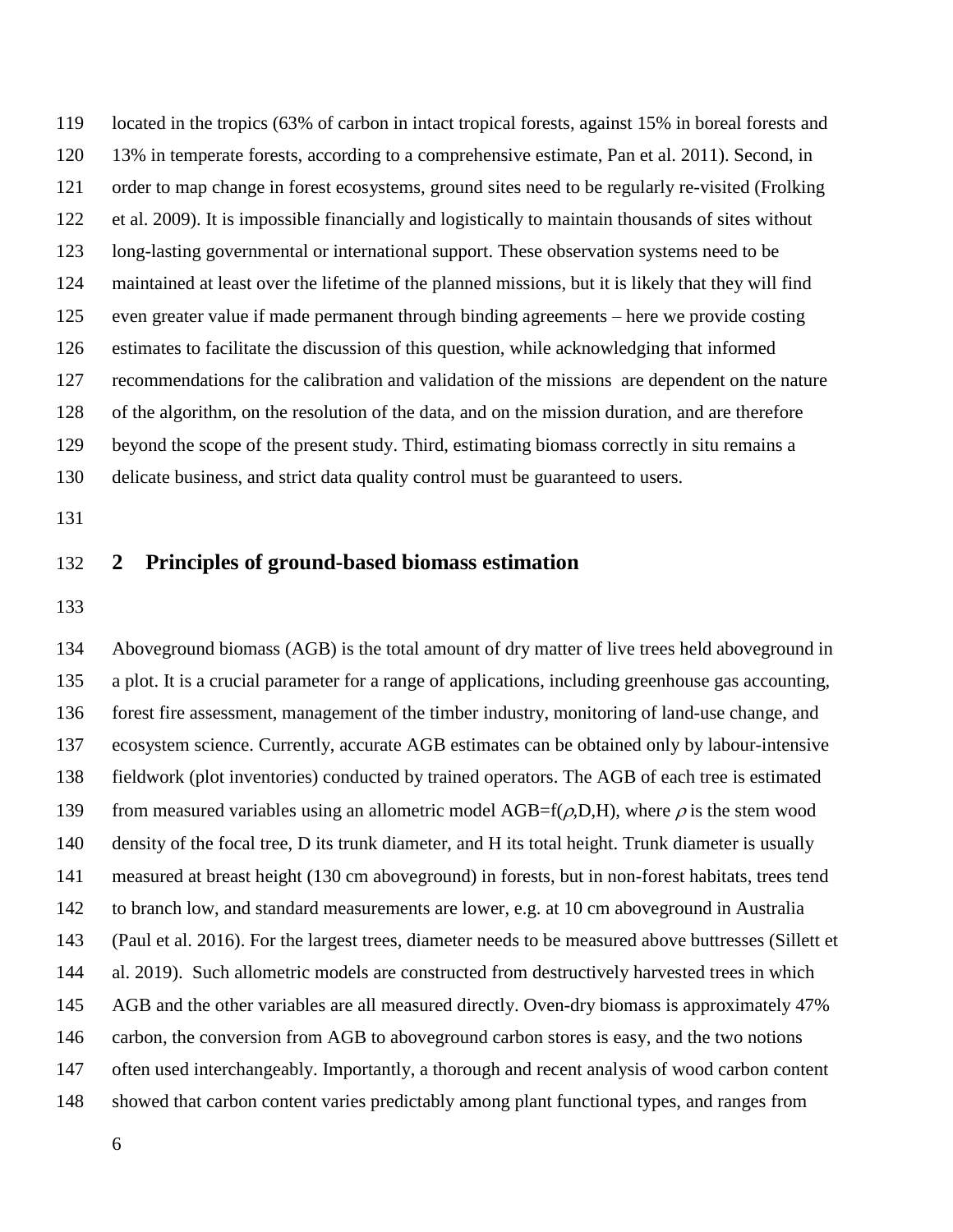41% to 51%, and this source of variation should be carefully considered (Martin et al. 2018).

Since measuring wood density for each tree would be too labour-intensive, recent studies have

 used species-mean wood density values, taken from publicly available lookup tables. It follows that the reliable taxonomic identification of each tree is essential for an accurate estimate of its AGB.

 The tree-level AGB estimates are then summed across trees and over the plot, to produce an aboveground biomass value at the plot level, usually expressed in Mg/ha of dry matter. AGB is not measured in forests, but estimated (Clark and Kellner 2012), and errors due to the estimation of height, wood density, and choice of the allometric model usually result in a plot- based AGB uncertainty that is non-negligible. AGB is estimated to within 50% absolute error for a single tree (Chave et al. 2014). This absolute error, when propagated at stand level, is around 10% at the 1-ha scale (Réjou-Méchain et al. 2014).

 In most current applications, live belowground biomass is usually inferred from AGB using standard root-shoot ratios (Mokany et al. 2006, Paul et al. 2019). Although this poses important and specific challenges, the issue of estimating biomass components other than AGB (belowground biomass, soil carbon, coarse woody debris) is not covered in this contribution.

 In the past few decades, estimation of carbon stocks and AGB in the tropics has been based on permanent forest plots with measurements of tree trunk diameters, and often tree mapping and species identification of the trees. AGB can then be estimated per tree, and then summed over all trees in a stand (Brown and Lugo 1982, Brown 1997). Permanent sampling forest plots thus are the basic unit of biomass measurement. Their size ranges from 0.01 ha (10x10 m) to almost 100 ha (1000 x 1000 m). Within these plots, all trees above a given trunk diameter threshold (usually 10 cm) are censused. These trees are mapped (usually to the nearest m, or ideally better – but unfortunately quite often much less accurately), they are marked permanently with a tag, and their trunk diameter is measured at a standard position on the trunk (usually 130 cm above ground, or 50 cm above buttresses or irregularities, if present). The point of measurement is noted by a permanent paint mark. A sample of trees may also have their height dimension measured, and as far as possible, all trees are identified taxonomically. The 177 numbers of trees  $\geq 10$  cm in one hectare of mature moist forest varies from 300 to 1000. The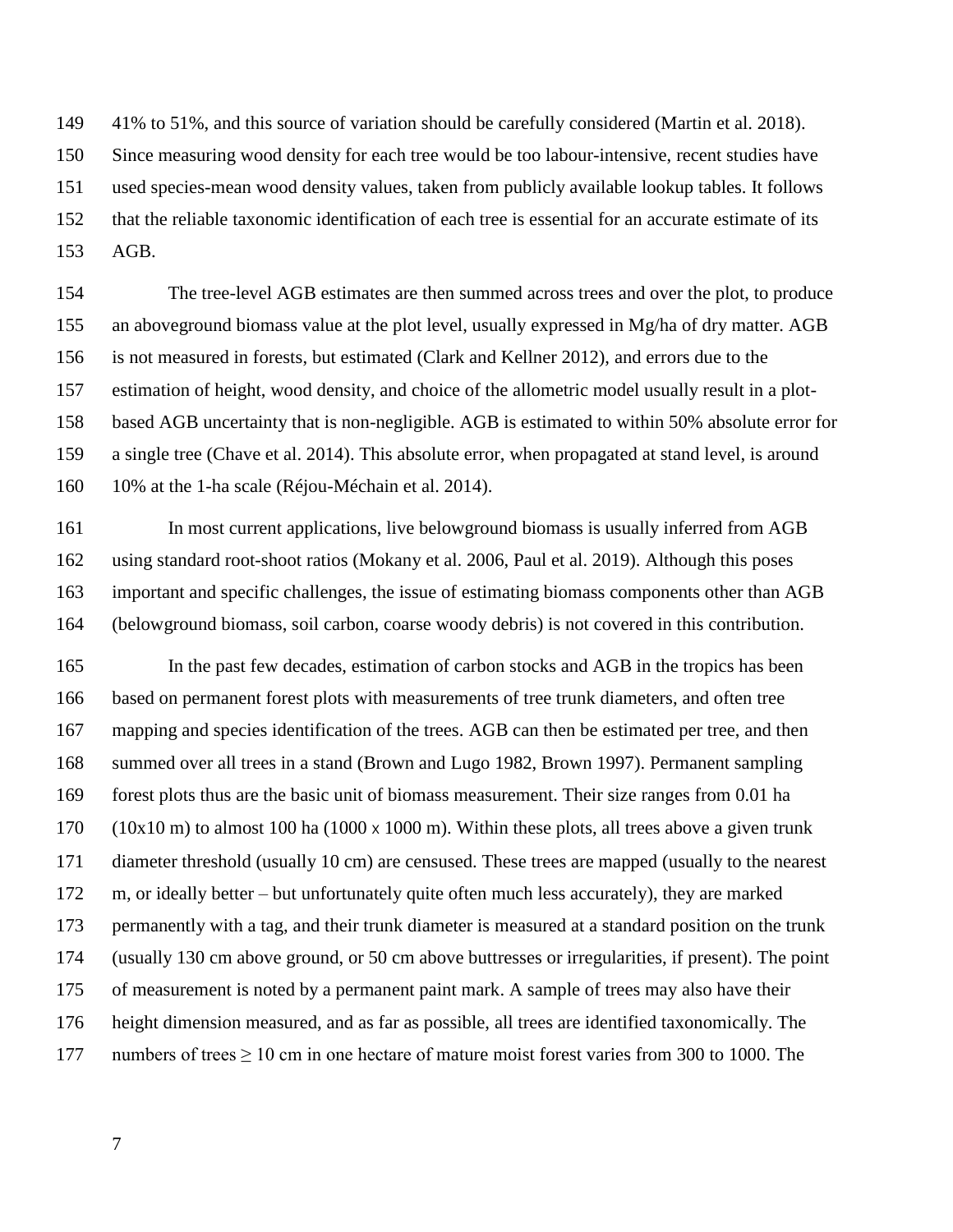number of tree species per hectare is up to 30 in temperate forests, and up to 300 in the tropics (Gentry 1988). Thus, species identification can be a considerable challenge.

 Temperate and boreal forests present different challenges than tropical forests, and several temperate countries can rely on National Forest Inventories constructed using statistical sampling theory. These are designed to provide inferences of biomass and other commodity values at regional or jurisdictional levels using a large number of small plots (Smith 2002). These plots can be used to validate the Earth Observation biomass products, but their use for algorithm development and training is more limited due to plot size and potentially large plot- level uncertainty of ground biomass. The challenge of mobilizing temperate-country ground data is an important one, but because most of the world's high biomass forests are in the tropics, we here emphasize the tropical zone. We also note that vast regions like extratropical Asia are missing NFIs, and it would be important to better account for in situ forest information in these regions.

 Aerial lidar scanning (ALS) has been intensively used for estimating tropical forest biomass (Drake et al. 2002, Asner et al. 2010), and the literature suggests that if ALS data can be calibrated locally with permanent sampling plots, the resulting biomass maps are unbiased and reliable (they have a relative uncertainty of less than 20% at the 1-ha scale). Establishing high-195 resolution biomass maps at 1000-ha  $(10 \text{ km}^2)$  scale would result in a 100-fold increase over plot data, and the 1000-ha scale is typically the area surveyed around permanent field stations in the tropics: this means that the sites are within walking distance and the ALS-derived biomass map can be thoroughly ground-truthed. However, since forests are constantly changing, algorithm training and validation of ALS data is impossible without near-contemporaneous fieldwork.

# **3 High-quality carbon estimates require long-term study sites**

3.1 Forest dynamics and tree inventories

 Collections of small plots offer a representative sample of the landscape-scale variability of biomass, but lack the temporal dimension that is also critically important for understanding the system. Forest changes include (i) secular changes in mature forests driven externally by climate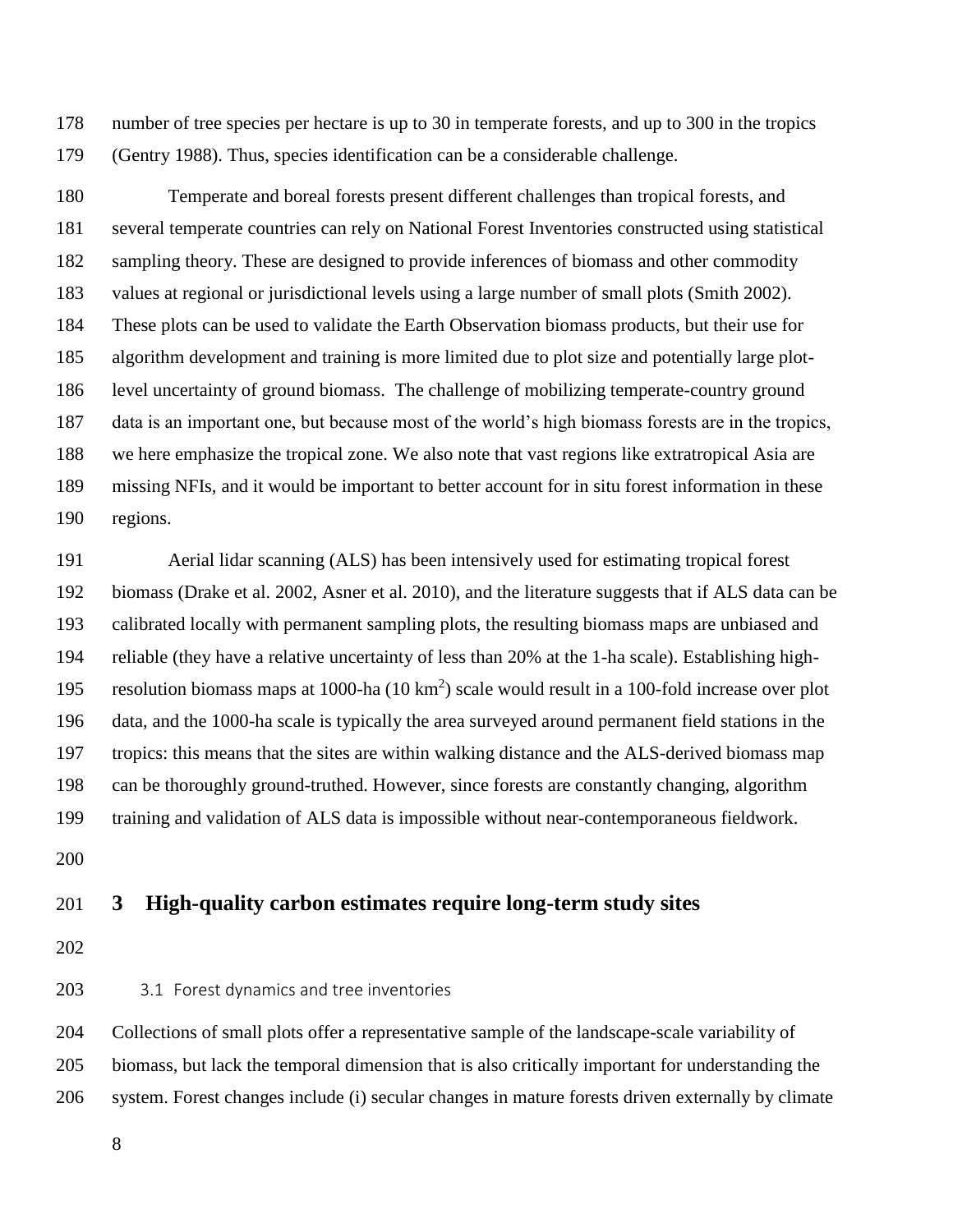(e.g. increasing/declining growth rate), (ii) sudden, stochastic changes (e.g., drought-, flood-, wind-, pest-, fire-induced mortality), (iii) successional development (e.g., savanna thickening into forest, floodplain forests). Anthropogenic impacts on forests are equally important, complex, and ubiquitous. As a result, it is not enough to use forest biomass estimates at a given point in time, but forests should be measured repeatedly in situ. Most existing permanent census plots are recensused by trained teams of foresters and botanists every 4-5 years, funds permitting, a monitoring revisit frequency that is sufficient if tree turnover rates are around 1-3%/yr.

 Another reason for measuring forest stands repeatedly is that some measurement errors may affect biomass estimates far more than others. A small number of large trees hold a large fraction of the biomass in a stand, and these are the most difficult to measure in the field. Assume a 100 x 100 m stand of tropical forest contains around 500 trees of trunk diameter greater than 10 cm, and the oven-dry aboveground biomass is 300 tons or more, a typical situation in moist tropical forests. Thus, on average, a tree weighs 0.6 ton. However, the distribution of tree weights is hugely skewed, since according to one study conducted in intact tropical forests, 41% of the aboveground biomass was held in trees above 60 cm in trunk diameter (Lutz et al. 2018). In tropical forests, historical permanent plots were often established by botanists to explore plant diversity. Initially, little attention may have been paid to carefully measuring the largest trees, and plots were often located based on convenience more than based on a sampling protocol. Clark and Clark (2000) provided the first comprehensive study comparing different carbon sampling strategies in the tropical forest of La Selva, Costa Rica. They showed that measuring trunk diameter above buttresses was key to a proper estimate of AGB (see also Condit 1998).

 It is essential to realize that for many sites, the history of the plots is complex and data quality may have changed over time. Therefore, the issue is not only to process pre-existing data, but also to critically appraise the field collection protocols to ensure that legacy data are made available and associated with an uncertainty assessment that accounts for the history of data acquisition, that varies greatly from site to site and among groups of data collectors.

 In the tropics, a major contribution is required from developing country scientists and technicians. The ground data they produce are hard-won, and need to be repeated at regular intervals. The participants in our plot networks span hundreds of tropical forested localities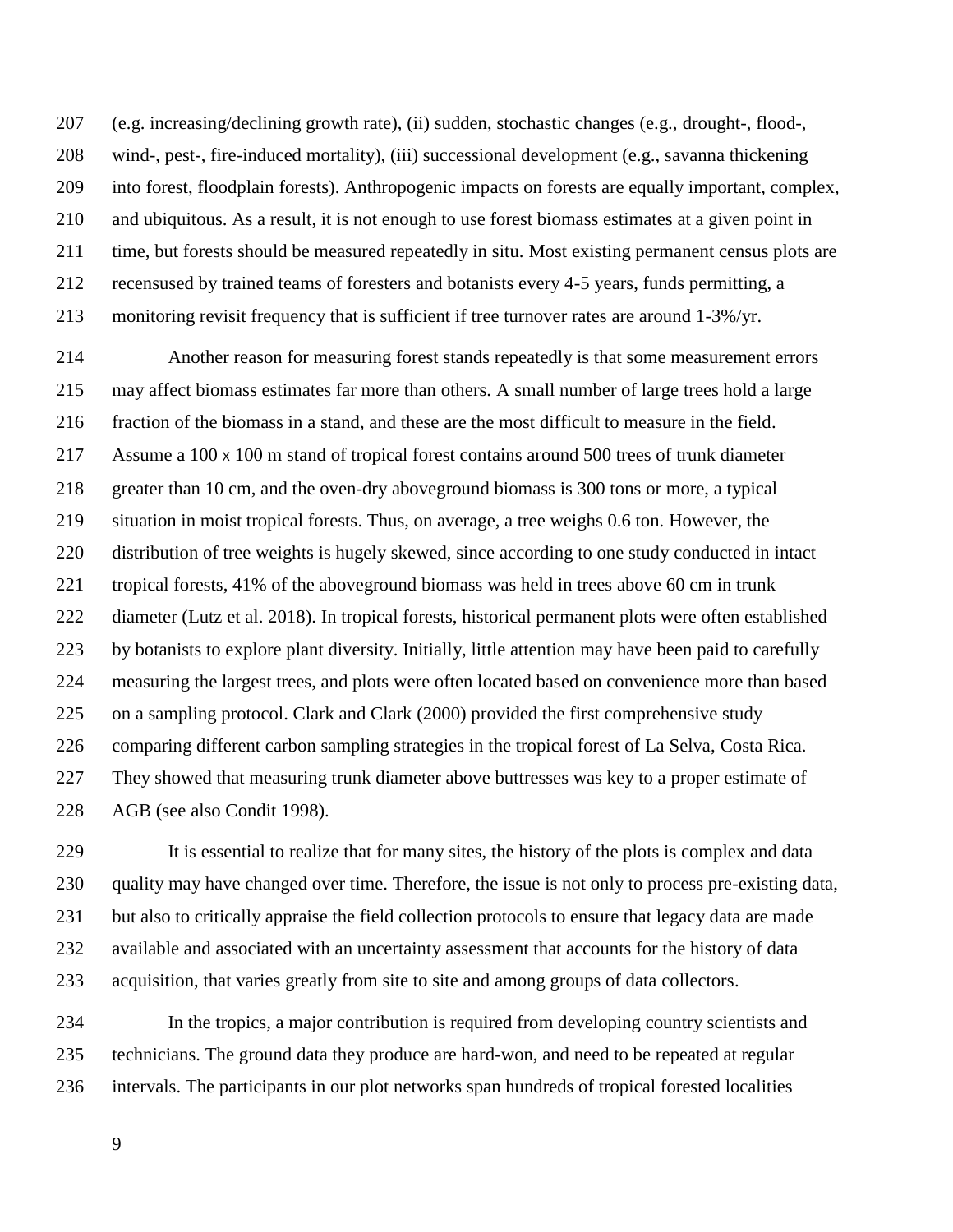across up to 50 different nations. Such work involves obvious logistical complexities of organizing ground data collection, institutional collaborations, intellectual property, permits and health and safety protocols to allow remote fieldwork and plant collection across so many countries while complying with protected area regulations. In addition, a key challenge is to harmonize datasets and differing existing ground biomass protocols. Consequently, because of 242 this major effort and the heavy dependence on often specialized human labour, local researchers in charge of ground-based measurements must be involved as scientific collaborators, and field teams adequately trained, equipped, insured, and paid.

#### 246 3.2 Calibration and validation strategies for Earth Observation missions

 Several biomass EO missions are currently in the process of developing their algorithms or preparing their validation plans. This includes the GEDI mission, launched in December 2018 (NASA), the NISAR mission (NASA-ISRO, launch in 2021) and the BIOMASS mission (ESA, launch in 2022). The ground data already collected as part of these efforts are remarkably similar, even if the requirements differ slightly.

 The major requirement is that ground biomass values be available, based on intensive tree inventories, and reliable biomass estimation methods. EO missions have included requirements about quality assessment of these plot-based biomass estimates, because improperly estimated ground biomass values are not rare, and failure to account for unreliable data will result in serious problems in the calibration and validation plan.

 The three teams in charge of ground data management for GEDI, NISAR and BIOMASS have recently shared their metadata. The GEDI science team, the most advanced, has assembled a dataset of 105 sites. These data were contributed by a variety of projects, and are thus in-kind contributions. They span the major biomes, and represent almost 1400 ha of surveyed plots, of which 40% are in the Neotropics (557 ha), 12% in Africa (173 ha), and 7% in tropical Asia (108 ha). The NISAR mission cal/val team has assembled data for 77 sites, with quite some overlap with that of the GEDI science team. BIOMASS is the least advanced, including 6 sites, two in French Guiana (Neotropics) and four in Gabon, Africa (Labrière et al. 2018), and a total sampled area of 227 ha. In addition to permanent plot data, all three missions include airborne lidar scanning (ALS) in their ground dataset. ALS has been shown to be a critically component to EO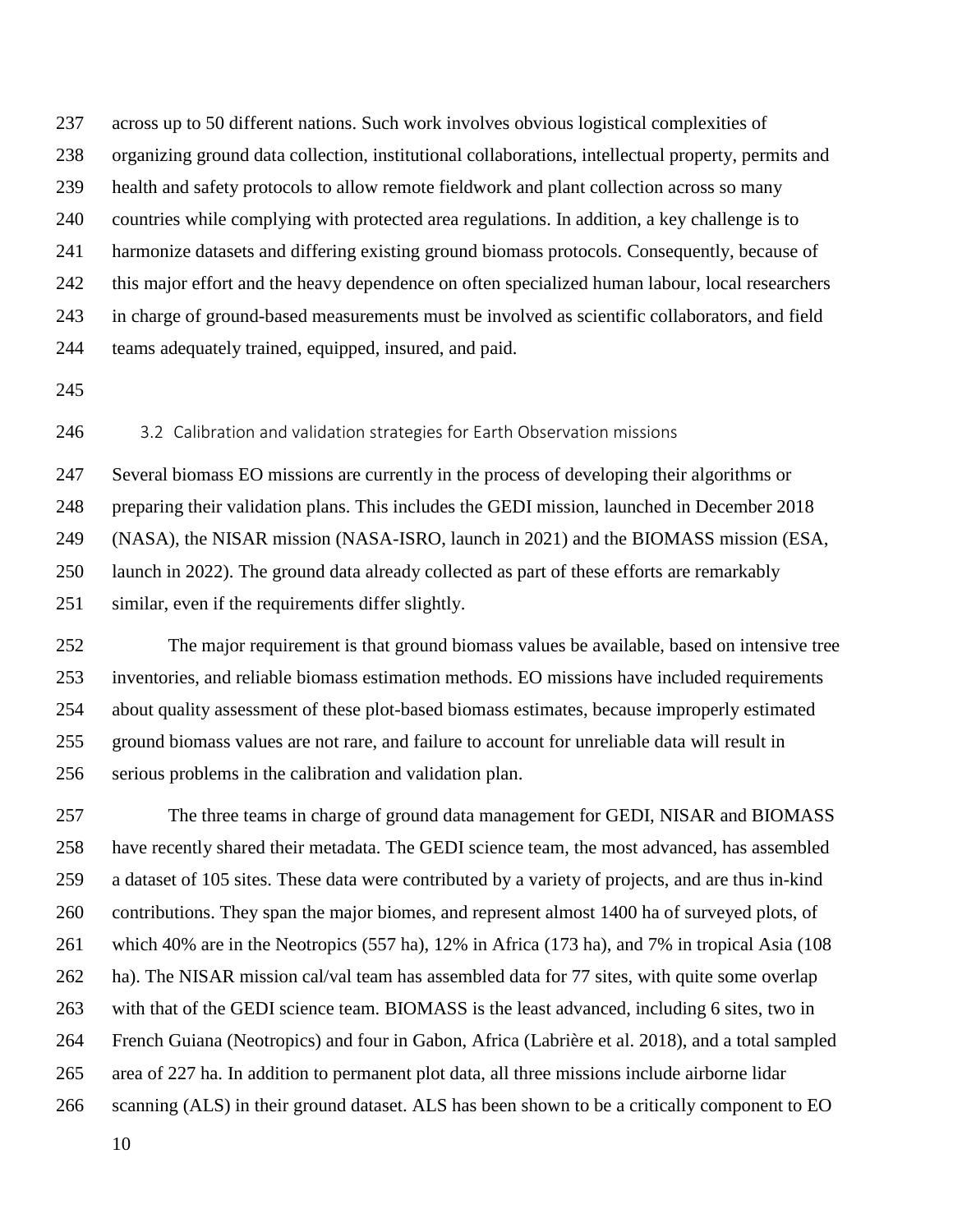missions, because it provides invaluable information on forest structure, in a carefully georeferenced format, and this can be used to upscale plot-based biomass estimates to landscape-scale biomass maps.

 In comparison with these datasets, forest plot networks include far more information (Table 1). For instance, the Smithsonian Institute's ForestGEO coordinates 245 ha of forest across 4 sites in Africa, and over 250 ha in tropical Asia (Anderson-Teixeira et al. 2015). The ForestPlots network (including Rainfor and AfriTRON, plus the Asian project T-Forces), managed by University of Leeds, coordinates no less than 400 ha of plots in Amazonia alone (Mitchard et al. 2014), and 315 ha in tropical Africa (Lewis et al. 2013). These two networks have almost no overlap, and they do not include independent large projects such as forest management experiments now coordinated by the Tropical managed Forest Observatory (TmFO), with almost 1200 ha of forests permanently monitored (Sist et al. 2015). Also, a network of secondary forest plots has been established in the Neotropics and coordinates effort on forest regeneration (Chazdon et al. 2016). Our estimate is that the area of tropical forests that are currently monitored globally is in excess of 2500 ha by these four networks, and not accounting for many more projects. This however remains a minuscule fraction of the total area covered by forest worldwide, and the biomass estimation challenge is therefore one of upscaling.

#### 3.3 Super-sites

 Based on our knowledge of available data within the partners, it would be more cost-effective to prioritize a limited number of ecologically representative sites around the world. We call this the "supersites" concept. Such sites combine intensive and long-term fieldwork data, airborne vegetation monitoring, and ancillary information, such that reliable landscape-scale biomass estimation is possible (Figure 2). This idea of establishing long-term sampling sites with EO applications in mind is fundamentally the same as that of the US long-term ecological research sites (LTER) in place since the 1970s, and the International Biological Program (Golley 1993). The Committee on Earth Observing Satellites (CEOS) Working Group on Land Product Validation has officially endorsed a supersite concept not only for biomass, but to identify and promote the collection of validation data for the wide range of Essential Climate Variables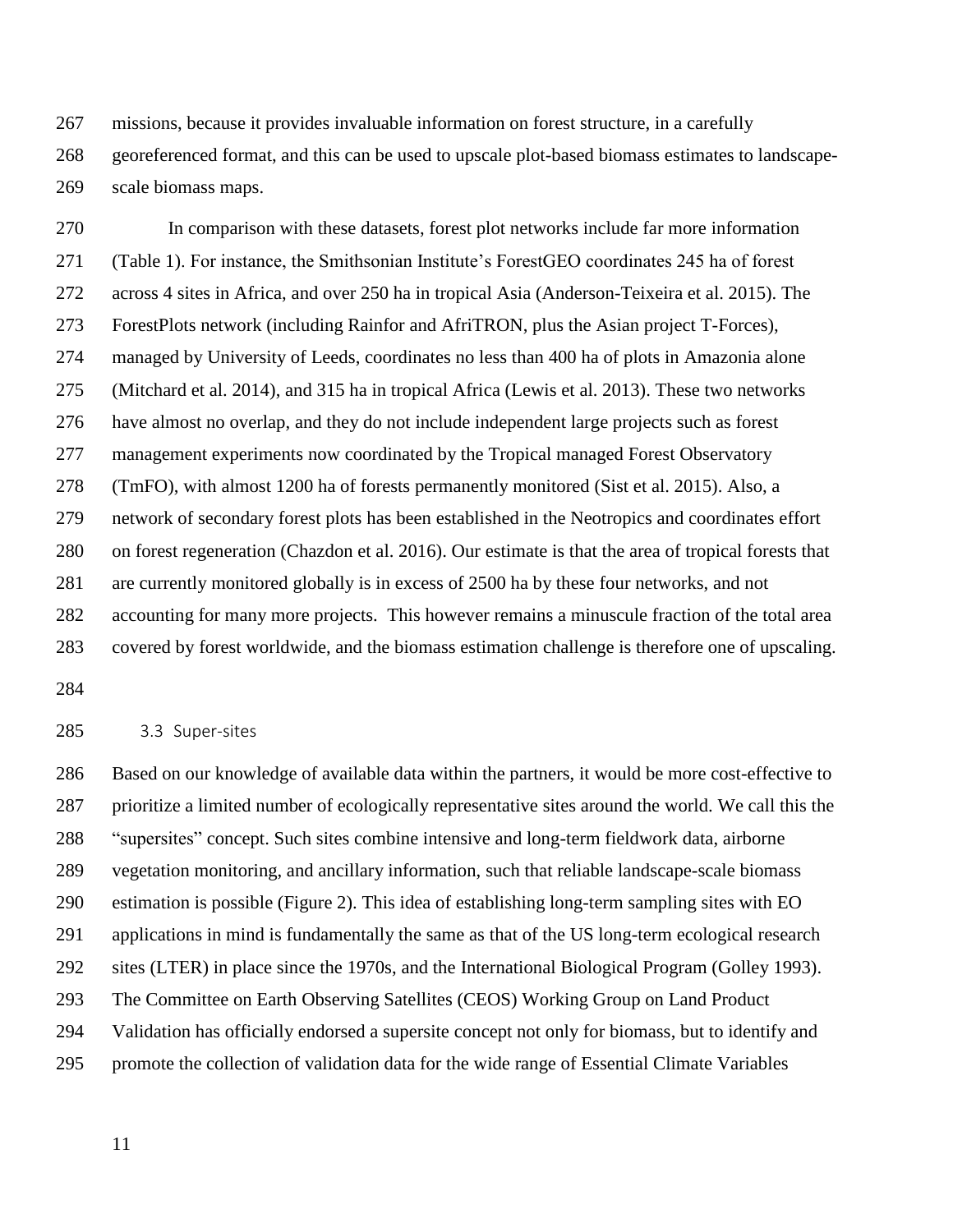products that are currently available or expected in the coming years (see also Duncanson et al. *this volume*).

 Meeting high data quality in the tropics is possible at or near research stations with existing infrastructure and resources, and with the potential to upgrade datasets, funds permitting. Based on previous experience with the TropiSAR campaign (French Guiana; Dubois- Fernandez et al. 2012), and AfriSAR mission (Gabon), we propose that these supersites be selected based on the following specific requirements: (1) Availability of at least 10 already established 1-ha permanent sampling plots, ideally well-distributed across the landscape, capturing local gradients of biomass. The plots should be established according the best tropical forestry standards (see RAINFOR or CTFS protocols; e.g. Condit 1998); (2) Availability of tree height measurements at each of these plots (for all trees or at least a representative sample of trees); (3) Availability or potential future collection of ALS coverage over at least 1000 ha, flown over the permanent plots, with minimal quality requirements (ie such that 1-m canopy elevation models can be constructed); (4) Availability of a weather station and, optionally, automated soil moisture monitoring (ideally encompassing the landscape-scale variation of soil moisture).

 We also propose to implement terrestrial lidar scanning (TLS) surveys of the permanent plots. TLS surveys are no substitute for forest tree inventories, but they have the potential to complement them usefully: they provide an accurate measure of tree volume at tree scale, a reliable measure of total tree height, and an accurate correction of stem geolocation (relative, at stand scale). They also give access to the details of forest structure, that may be important in modelling canopy reflectance at these sites (Calders et al. 2018). This considerably increases the quality of the key plot data on which all of the other estimates rely. The resulting tree volume data can also be used to augment existing allometric relationships used to generate tree biomass estimates, particularly across a much larger range of tree size and including many more large trees (Disney et al. 2018). Tree volume and tree weight may differ significantly in the case of hollow trunks, and large trees tend to be more often hollow than small ones (Nogueira et al. 2006, Réjou-Méchain et al. *this volume*). Recently, drone-based alternatives for terrestrial lidar scanning have been proposed and they present the additional advantages of scanning the canopy tops, and of producing already stitched point clouds, over large areas typically several hectares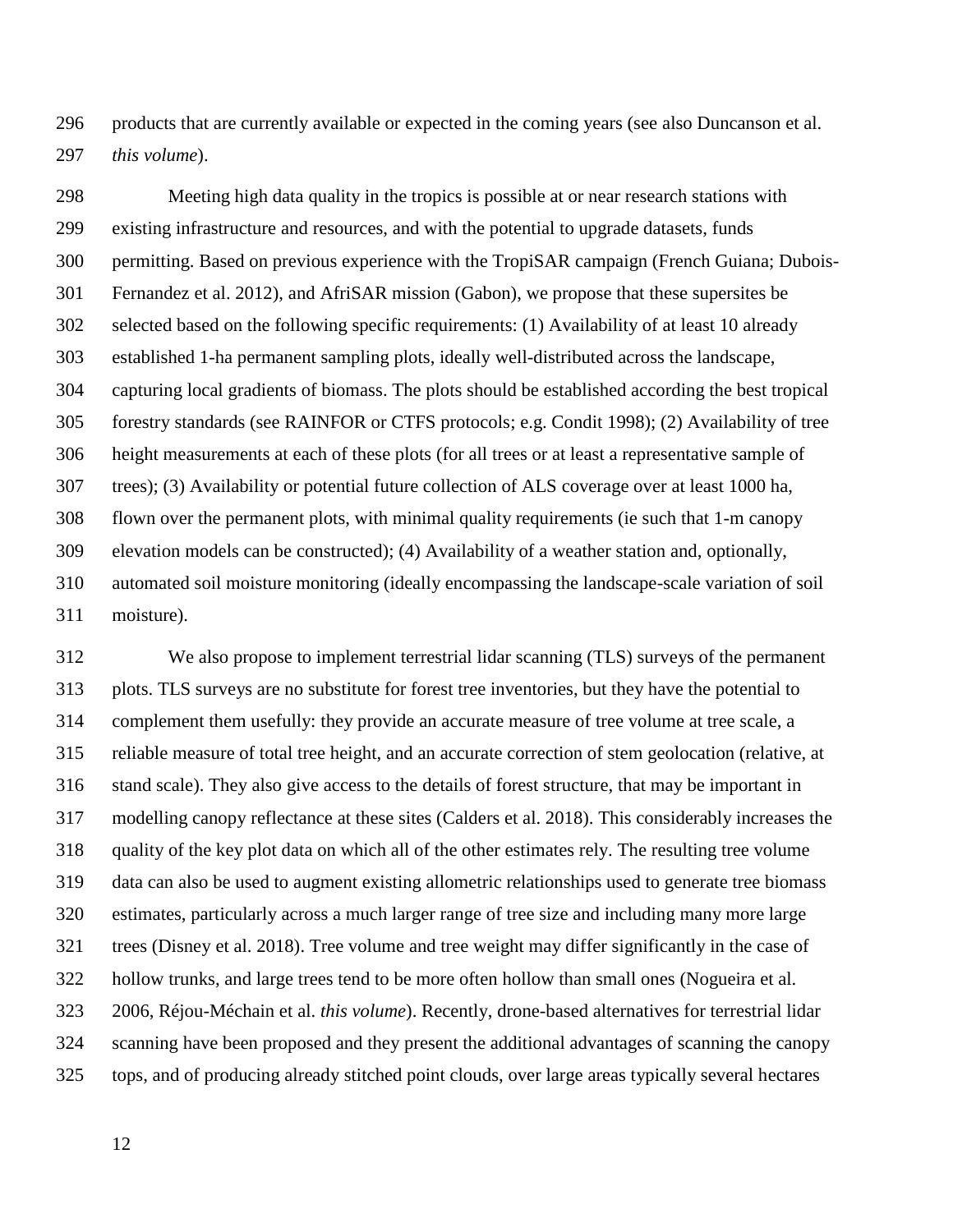(Brede et al. 2017). While this technology still requires development, it would be important to explore its applicability to the establishment and monitoring of forest supersites.

#### 3.4 Drivers of biomass stocks and geographical coverage

 Forest structure varies at all spatial scales. Determining the optimal sampling strategy for Earth's forests requires research into the drivers of biomass stocks, which in turn depends on spatially explicit maps of forest structure that will not be available until the new mission products come online. It is difficult to segment tropical forests worldwide into forest types that would both make ecological sense and would be optimal for the training of biomass retrieval algorithms. For instance, two forests may have a similar structure, yet display species with different wood densities, resulting in very different biomass estimates (Phillips et al., *this volume*). Also, the forest lower canopy may play a significant role in the radar backscattering properties, and, like wood density, this is not readily assessed remotely.

 We therefore provide ecologically-informed guiding principles for the selection of sites. Tropical forests vary in their structure and floristic composition, and this in turn impacts their biomass storage capacity (Malhi et al. 2004, Stegen et al. 2011). The four main driving factors of this variation are soil fertility, moisture supply, elevation, and disturbance regime. Thus, forests often hold less biomass on very infertile or very fertile soils (Castilho et al. 2006). Also, dry tropical forests have less biomass, but there is also potentially a hump-shaped distribution of biomass with respect to annual precipitation whereby ever-wet forests tend to have lower biomass stocks than moist forests (Brown and Lugo 1982). Elevation is another important factor, and biomass usually declines with increasing altitude, although some exceptions exist, for example when trees of the oak family are present (Phillips et al. 2016). Finally, disturbed forests have a lower biomass than undisturbed ones. The foremost cause of disturbance in the tropics is anthropic, but other causes exist including wildfires, wind storms, insect predation or diseases, and the frequency and intensity of natural disturbance exerts a critical control on intact forest wood density and biomass (Keeling and Phillips 2007, Johnson et al. 2016).

 In addition, tropical forests have almost zero floristic overlap between the Neotropics (South America), Africa, Asia, and Oceania (including Papua New Guinea and Australia), with each biogeographic region having thousands of tree species whose architecture and unique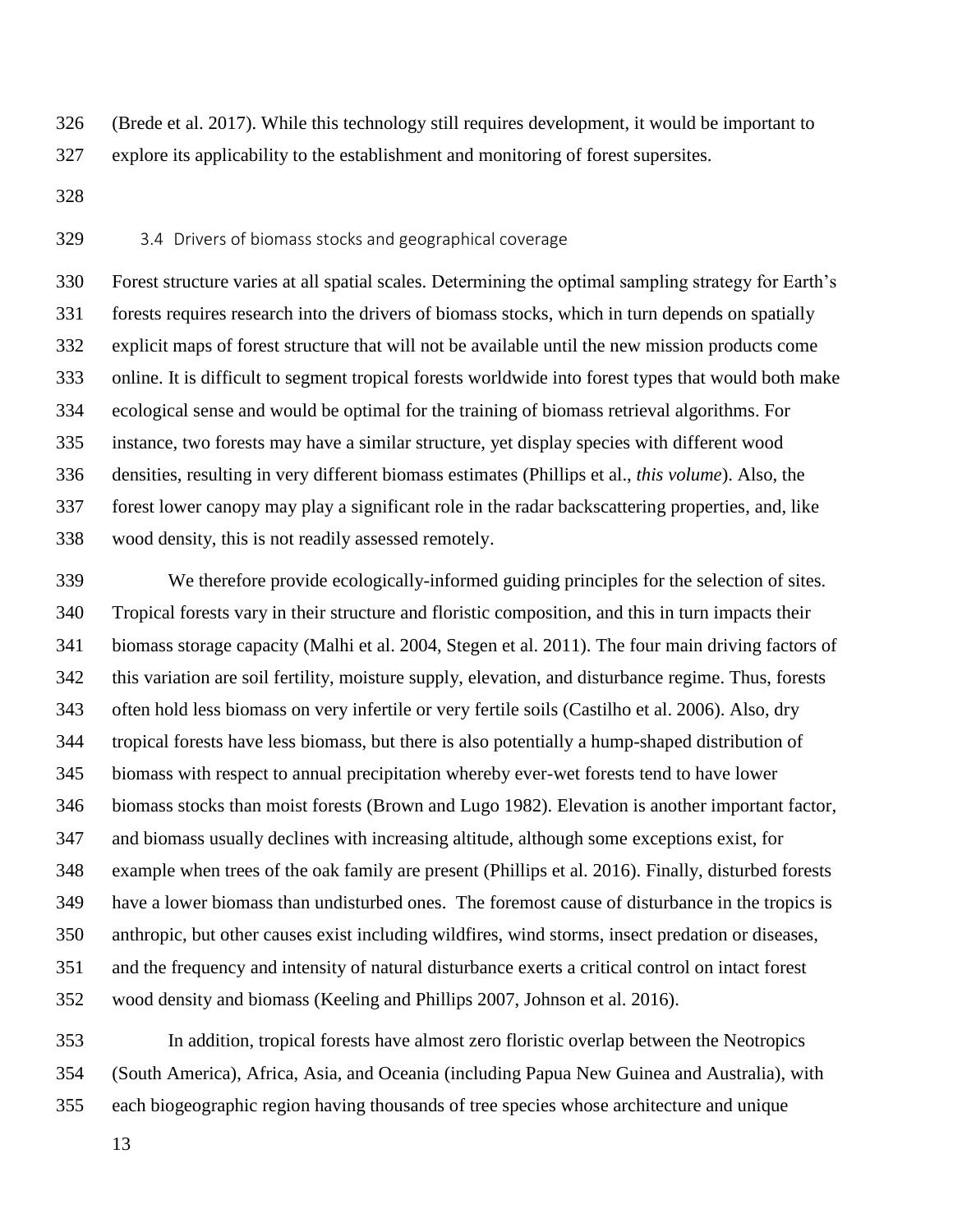identity helps to determine forest structure and biomass in that region. Assuming that three conditions (low, medium, high) are selected for each of the four major gradients in each of the 358 four continents, the number of possibilities is  $4x3^4 = 324$ .

 Practically, when selecting sites for algorithm training or product validation, it is essential to include the full range of variability in biomass, i.e. high-biomass forests, typically moist tropical forests with biomass stocks more than 300-400 tons/ha, and up to 600 tons/ha, but also low-biomass forests, typically less than 100-200 tons/ha. For instance, a relatively young secondary forest of ca. 20 years regrowing from clear-cutting holds about 100 tons/ha in tropical areas (assuming an accumulation rate of 5 tons/ha/yr). Also, woodlands store 30-150 tons/ha. It would be important to include both secondary vegetation in the study landscapes, and to select dry vegetation types. These vegetation types are particularly important for the NISAR mission, which aims at estimating biomass up to 100 Mg/ha, above which L-band backscatter signals saturate with respect to biomass.

## **4 Building on long-term forest plots**

#### 4.1 The Forest Observation System

 Permanent plots provide the most accurate method for forest biomass estimation, which not only depends on biometric variables, but also on wood density (species-dependent). Many sites across the forested tropics have on the order of ten 1-ha plots, scattered around a landscape, because this sampling intensity is manageable. Much larger sampling intensities do exist but they are rare. Further, plots are often not established randomly in space.

 The European Space Agency has funded the Forest Observation System (FOS) as an effort to coordinate in situ activities in relation with the BIOMASS mission. The FOS includes several large international consortia who are addressing the issues of ground data sharing and standardization: ForestPlots.net (including RAINFOR, AfriTRON, and T-FORCES; led from the University of Leeds), ForestGEO (including CTFS; Smithsonian Institution). These consortia both have a solid record in tackling key scientific questions, in engaging a community of collaborators and in standardizing forestry data. For up to 40 years now, they have been devoted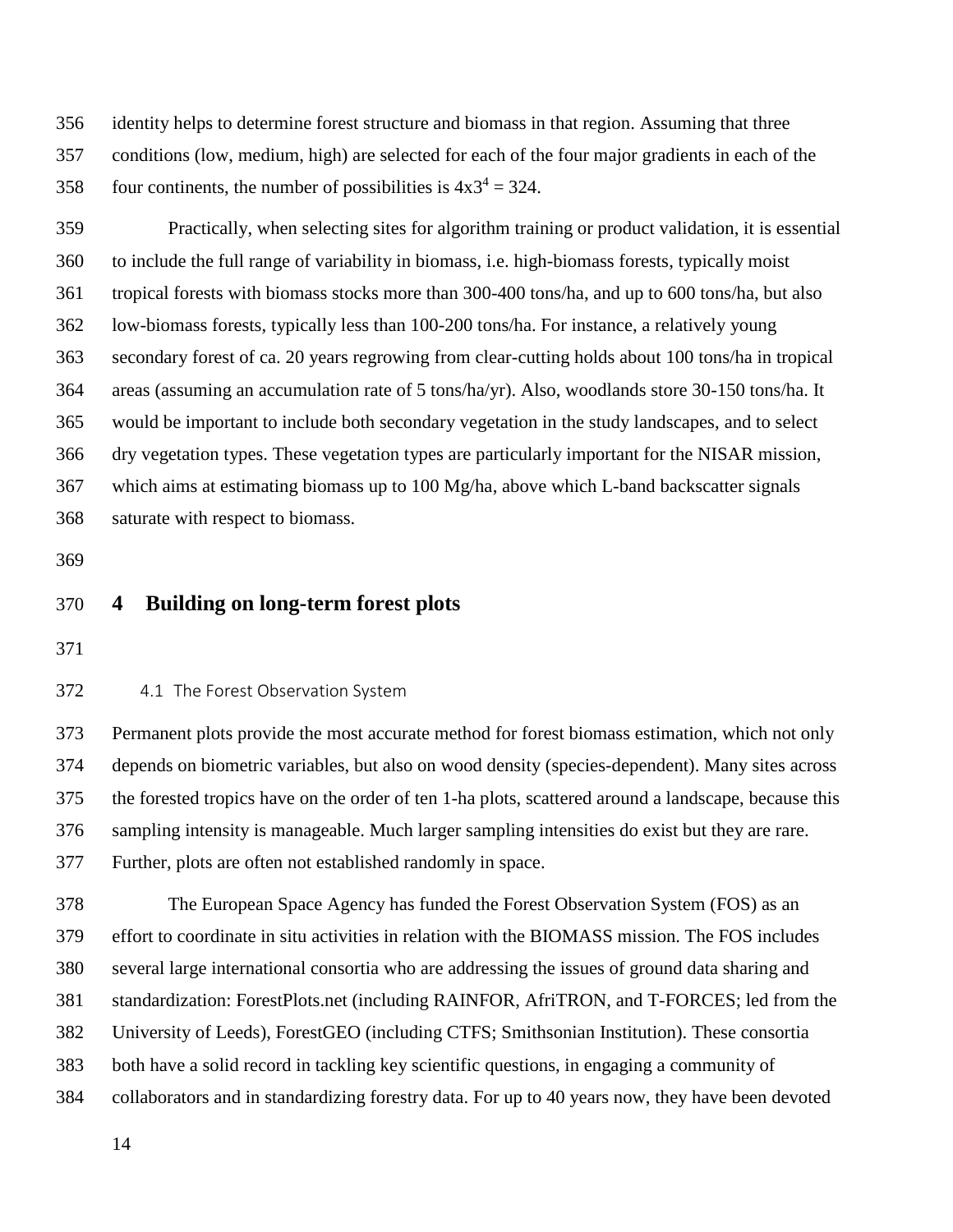to coordinating long-term research with permanent sampling forest plots. They have (i) established permanent sampling plots in tropical and temperate forests, (ii) encouraged and carried out extensive plant collection and identification, (iii) proposed robust protocols for accurate tree mapping, and measurement, (iv) monitored existing plots repeatedly, and (v) established databases with a special emphasis on data quality control at the tree level, and have successfully incorporated historical databases.

 Two additional networks of permanent forest plots have now been invited to join the Forest Observation System: TmFO (Tropical managed Forest Observatory; Sist et al. 2015) and AusCover (CSIRO). We are aware that many more groups of scientists and networks of plots have been established, but when examining inclusion of new sites into the FOS, it is essential to consider upstream quality assessment. It is preferable to build upon projects that have already established a data sharing policy, quality assessment procedures, and instruments for communication with principal investigators at each of the sites.

 NASA and ESA are also in the process of establishing a Multi-mission Analysis and Algorithm platform (MAAP), which will house field plot, airborne lidar, and spaceborne datasets, including data from NISAR, GEDI and BIOMASS (Albinet et al. *this issue*). This will be a virtual open and collaborative environment, bringing together data, cloud-based computing resources, and collaborative tools. It will establish a collaboration framework between ESA and NASA to share data, science algorithms and computing resources in order to foster and accelerate scientific research conducted by NASA and ESA scientists. We intend for the Forest Observation System to become an integral part of this multi-mission analysis platform, facilitating provision of field plot data such as from existing plots and new supersite data acquisitions.

 Gathering calibration and validation data relevant to biomass for the Earth Observation community faces a number of challenges, and the FOS aims to address the most important ones. We here list the priorities: (1) ensuring the respect of intellectual property rights, (2) providing site principal investigators with a knowledge of the scientific challenges undertaken with their data, and (3) ensuring that datasets included in FOS are of the highest possible quality and are representative of all forest ecosystems.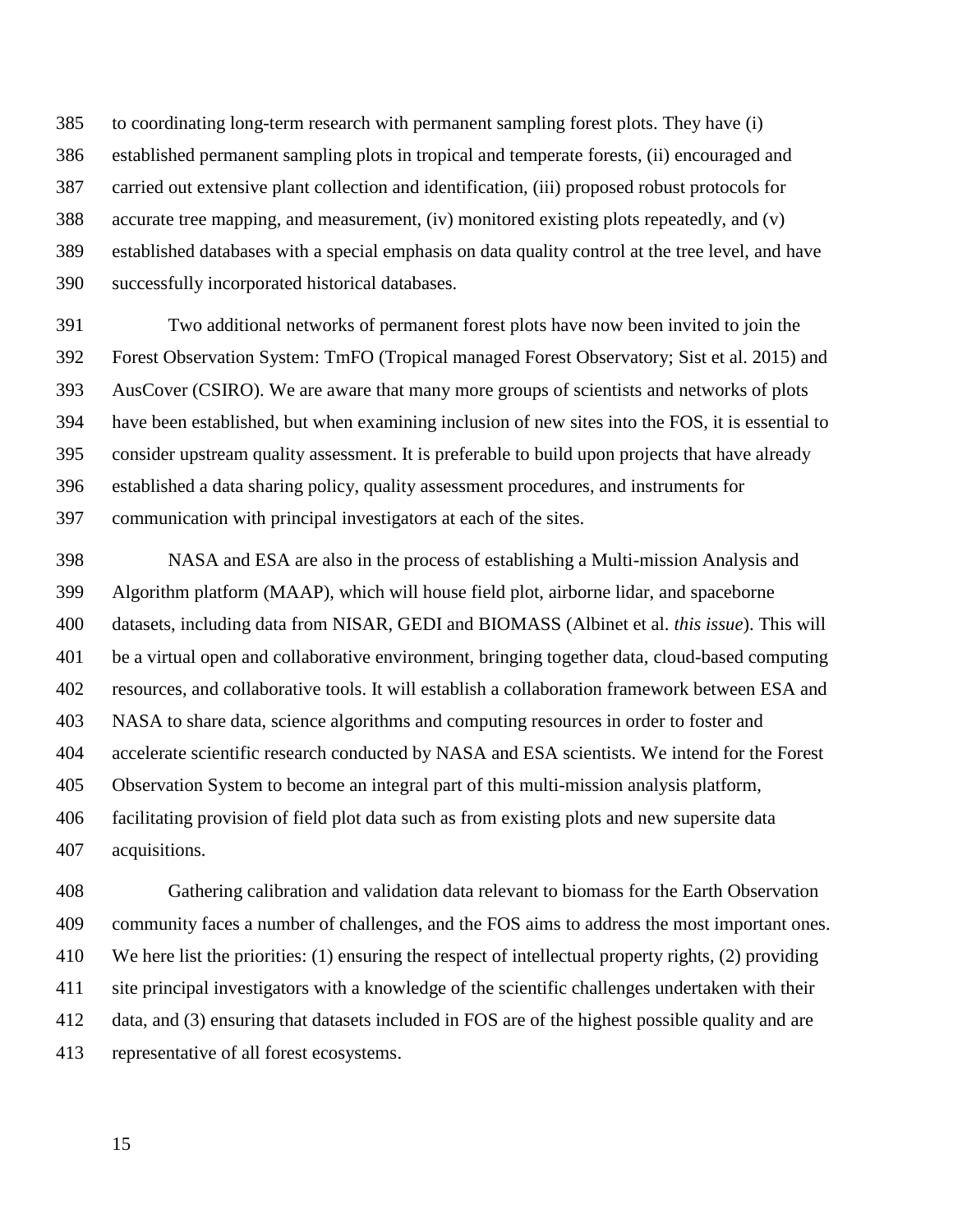A key aspect of the collaboration is that the intellectual property of the primary data remains with the site's principal investigator. This principle is upheld in the FOS data sharing policy (under preparation). Official data sharing policies are found, for instance for the Smithsonian Institute (white paper 'Sharing Smithsonian Digital Scientific Research Data from Biology', March 2011), for the RAINFOR project (white paper 'Ethical Code, Data Sharing & Publication Policy for RAINFOR Participants', June 2009) and in TmFO's Memorandum of Understanding. Within the FOS, plot consortia are acting on behalf of the site principal investigators. Importantly, data providers are not asked to provide their primary (tree-by-tree) data. The data shared in the FOS are stand-level descriptors, including aboveground biomass estimates, that are obtained from a standardized procedure.

 One of the most frequent complaints voiced by site principal investigators is that the data they are providing serve projects downstream that they are not made aware of. This is to a large extent a communication problem, and one that can be solved through constant interaction with site principal investigators through a mailing list.

4.2 Plot data requirements

 Minimal data requirements are here discussed. These data should be produced by the partners and provided to the Forest Observation System database.

 A minimum set of site descriptors are included in the metadata. These include: (a) the name and contact (email) of the plot principal investigator(s); they should agree to be mentioned in the database (for privacy protection, this information is made available online in the password- protected part of the database); (b) the name of the partner institution(s) and individual in charge of data management; (c) the names of the funding bodies; and (d) some characteristic photographs of the forest.

 The following plot information is important: (a) plot coordinates, which should be checked for the geodetic system and be provided in WGS84; GPS coordinates should be of high accuracy, typically to within 10 m (but ideally with surveying GPS to within cm), so as to facilitate co-registration with other data sets (ALS, TLS and EO); plot coordinates should ideally refer to the centre and the four corners of the plot; (b) collection date and periodicity; number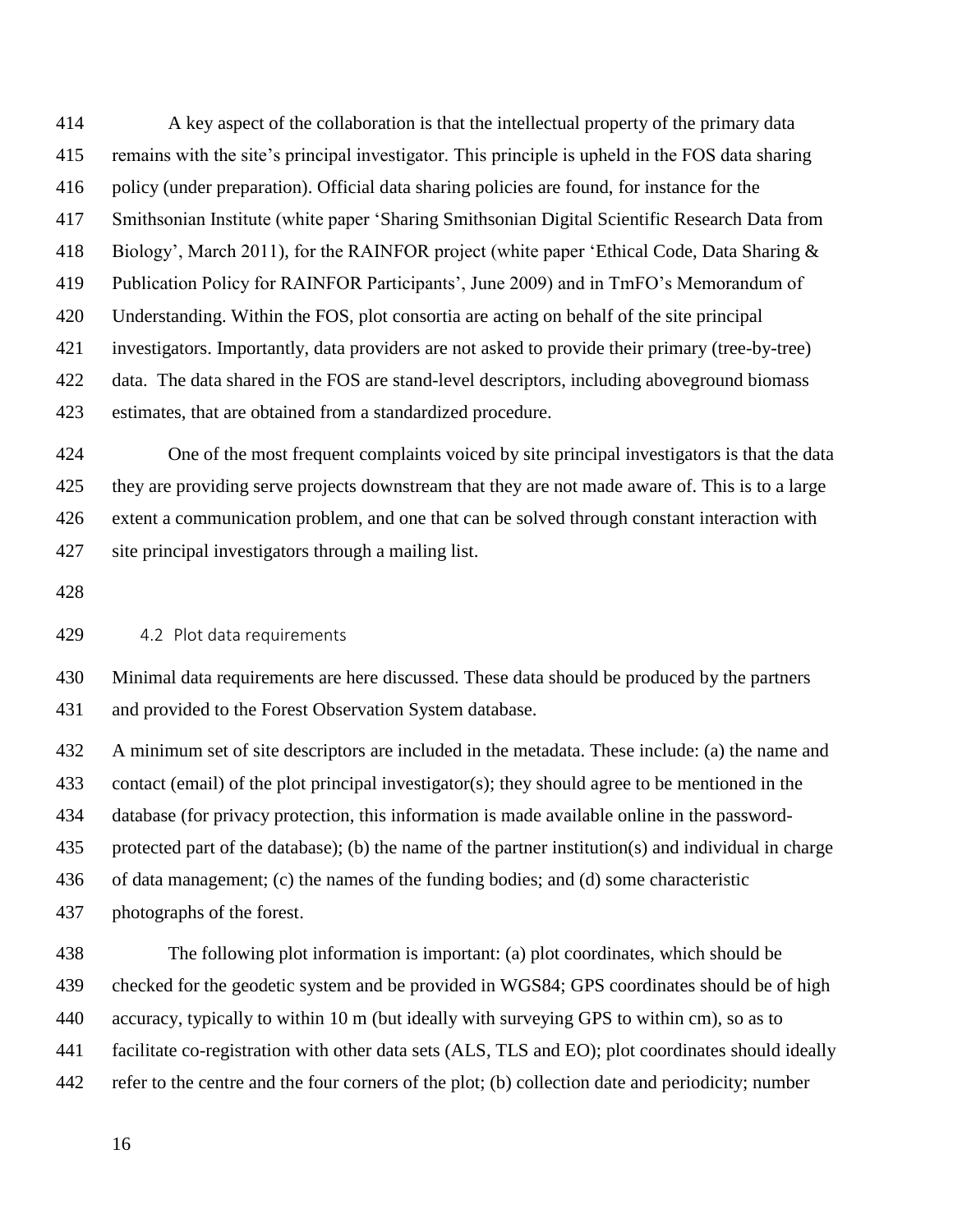and date of censuses carried out should also be known; the census number for which AGB data are provided should be given; (c) the total sampled area, i.e. the horizontal projection of the on- ground sampled area (i.e. topography effects are ignored), and plot geometry; most plots are squares or rectangular; (d) the dataset should also document the relief (slope, exposition); in situations where aerial LiDAR is available, this usually provides accurate measurements of ground relief; (e) forest type (i.e. wet, moist, dry forests) and successional status should be documented. Note that networks have already faced the issue of post-field data standardization/filtering. However, it is not established that they all have settled to a common practice.

452 We also report on metadata for the tree inventory itself: (a) the number of trees  $\geq$ 10 cm in trunk diameter; note that trees < 10 cm and other life forms are usually excluded in AGB estimates in case their contribution to AGB is less than 5%; (b) a quality assessment index should be devised, reporting on whether points of measurement have been properly recorded for each tree; (c) an index reporting on the quality of taxonomic identification will also be needed; as a rough measure, the proportion of trees identified to species level, genus level, and family level, is reported. In tropical forests, identification of less than 50% of the trees to species level is far from unusual. Careful botanical identification by botany experts results in identification rates of > 90% of the trees, but may entail climbing trees to collect and significant down-stream identification effort with botanists and herbaria; (d) plot-averaged wood density is the basal-area weighted wood density of the trees in a plot. For plots with reliable taxonomic identifications, this may be deduced from census data and species-average wood density values; (e) mean canopy height of the plot, as inferred from direct tree height measurements or from airborne LiDAR measurements; if necessary, several canopy height metrics should be provided; quality-control metric: height of the largest measured tree, trunk diameter of the largest measured tree.

 Finally, above ground biomass and confidence intervals are computed and provided at the plot scale, following an agreed single methodology across partners; the methodology will be made accessible for each database release, and partners should be prepared to adapt to changes in the methodology. An efficient strategy is to jointly develop a statistical routine such that several database formats can be accommodated, and that perform the tasks of calculating biomass and canopy height at each site. The R statistical software is recommended because it is free, already widely used in the ecological research community, and networks such as ForestGEO or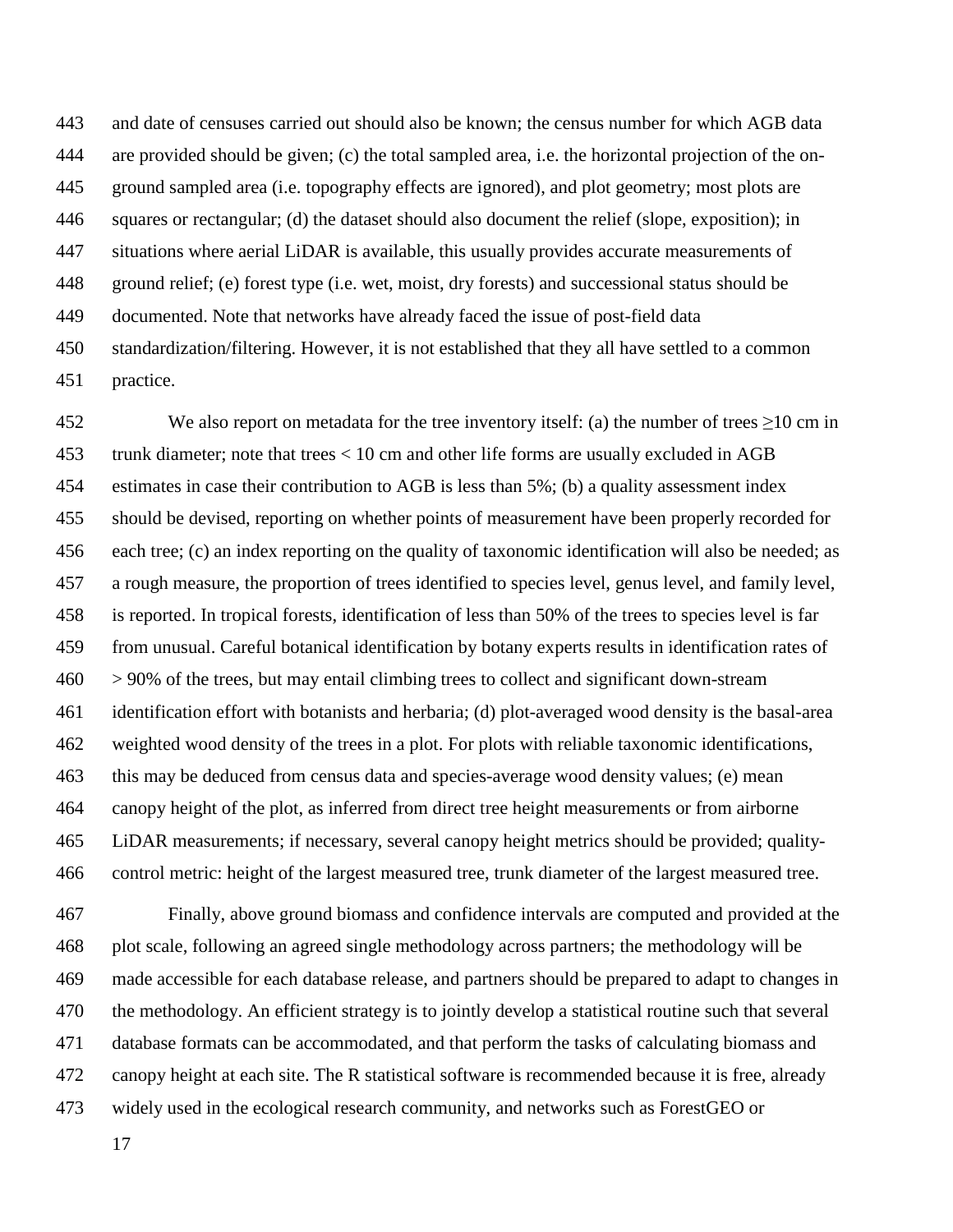ForestPlots already have developed R routines for parsing the datasets and performing quality

checks. We have established a package called BIOMASS that calculates biomass values and

propagates uncertainty from tree measurement to stand-level estimates (Réjou-Méchain et al.

- 2017). This package is flexible and makes it possible to use user-supplied conditions or
- allometric equations.

4.3 Candidate supersites, and their coverage of environmental gradients

 There are around 50-100 supersites already potentially available worldwide, and here we discuss a list of 78 sites included as priority sites by the ESA-NASA cross-mission working group. All sites share a number of basic features including a long-term presence of scientists, existing forest monitoring programs, and willingness to collaborate in international scientific projects on the part of the principal investigators.

 Taken together, these sites encompass much of the variability in forest types, and within each 1000-ha region of interest, these sites display a large spectrum in biomass ranges and disturbance histories. Figure 3 illustrates the location of sites that could be prioritized as supersites. A majority of the supersites are located in the tropics, reflecting the more pressing need for data in tropical forest environments. However, several sites were also selected outside of the tropical belt.

 We also illustrate the coverage of these sites in terms of biomes and bioclimatic conditions (Figure 4). The 78 sites currently being considered for the network of supersites span broad bioclimatic conditions, and although they are mostly located below 1000 m in elevation, a few sites (n=6) are above this limit. As seen in Figure 4, the current list of supersites does not include many dry forests, semi-deciduous tropical forests, or boreal forests. Also, warm temperate forests are currently under-sampled in this dataset. Finally, a large proportion of the sites are currently located in areas with less than 1% disturbance from 2000 to 2017 (28 out of 78) but some are in highly disturbed landscapes. One example is the STREK site in Indonesia (TmFO), in which over 60% of the surrounding landscape has been deforested since 2000, another example being the Pasoh plot (ForestGEO) with over 40% of deforestation since 2000.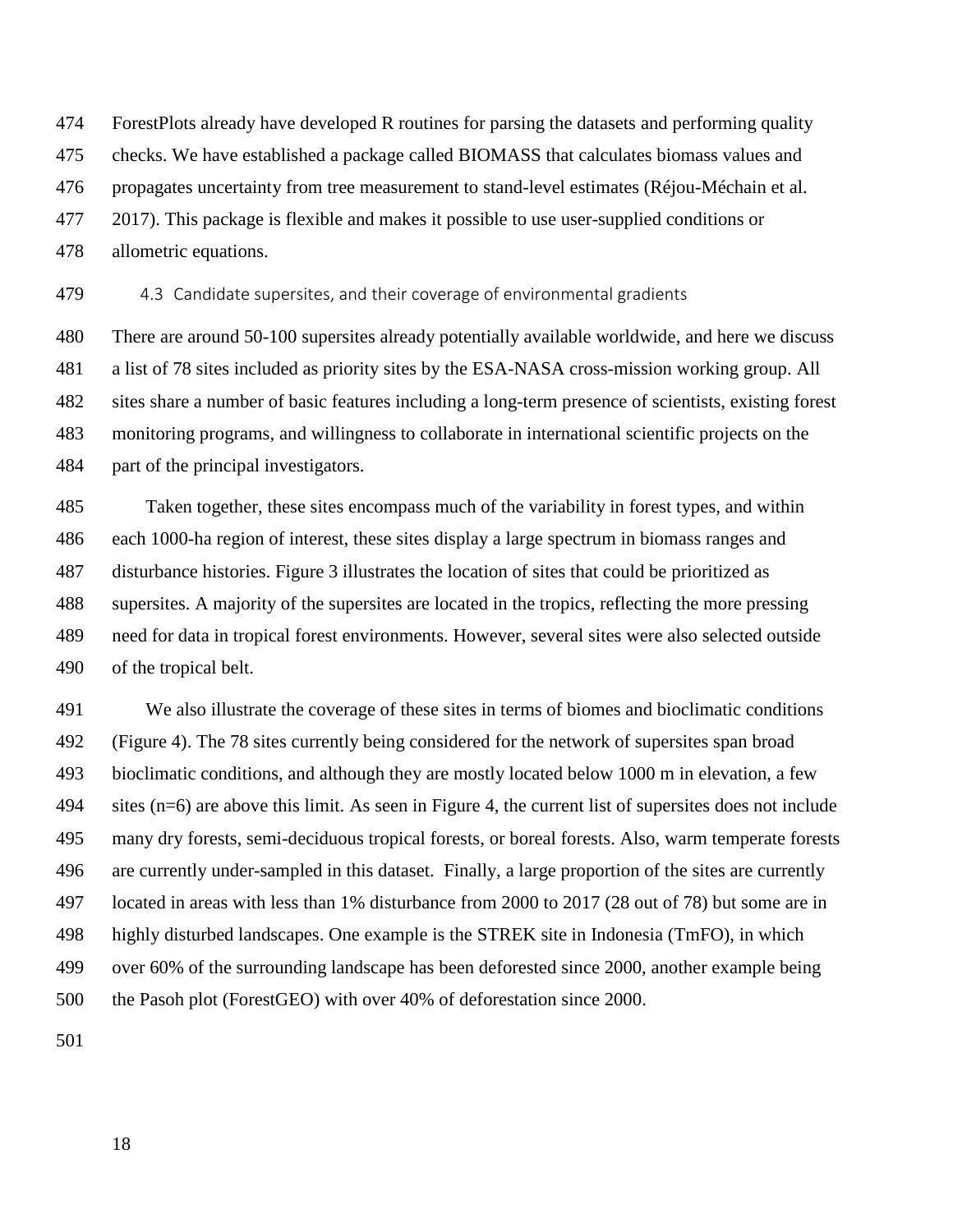## **5 Conclusion. Building a ground-based Earth Observation mission**

 There has been a shift over the past few decades toward freely available Earth Observation data, and NASA and ESA have adopted open data policies with the aim of accelerating science and applications (Turner et al., 2015). Earth Observation data are typically delivered free at the point of use, using technology that has cost space agencies and their funding governments hundreds of millions of dollars or euros to develop and launch. Once the sensors are installed in orbit they continue to supply data at, relatively, limited recurrent cost. Because nations have provided the core investment, they can rightly insist that Earth Observation data are provided for free to the entire scientific community (although conditions of use may vary among space agencies).

 In situ ground-based datasets stand in stark contrast with this situation, because the more reliable data are obtained by human specialists, who are paid for gathering them, verifying them, and maintaining databases over decades. In addition to data collection costs, data curation and coordination is also costly, and these costs do not come down with time. Most of the ground forest stand data available as of 2018, and summarized above, were collected and processed through long-term collaborations and with funds mobilized by the scientific community of many countries, and for a multitude of purposes. Few were collected with the express purpose of calibrating or validating remote imagery. It should not be assumed that the level of funding provided to these science projects will persist with the same intensity from 2019 to 2029. The majority of the principal investigators reside in countries with limited support from national science funding, hence relying on international collaboration to sustain their activities. It is reasonable to suppose that if the substantial future ground effort proposed in this chapter is to be effectively used to support remote-sensing missions, then it needs to be funded to do so.

 It was estimated by FOS partners that the full cost of recensusing a single 1-ha plot in 526 high-diversity tropical forests is on the order of 15 k $\epsilon$  (2016 economic conditions). This reflects the entire cost from concept to delivery of the highest possible quality data with accurate tree dimensions and identification. For instance, to fully recensus 600 1-ha plots across all four 529 tropical continents included in the ForestPlots database, the full cost would be 9 M $\epsilon$  per remeasurement cycle. A similar figure is to be expected for the ForestGEO network. These costs are indicative, but result from decades of experience in establishing and maintaining tropical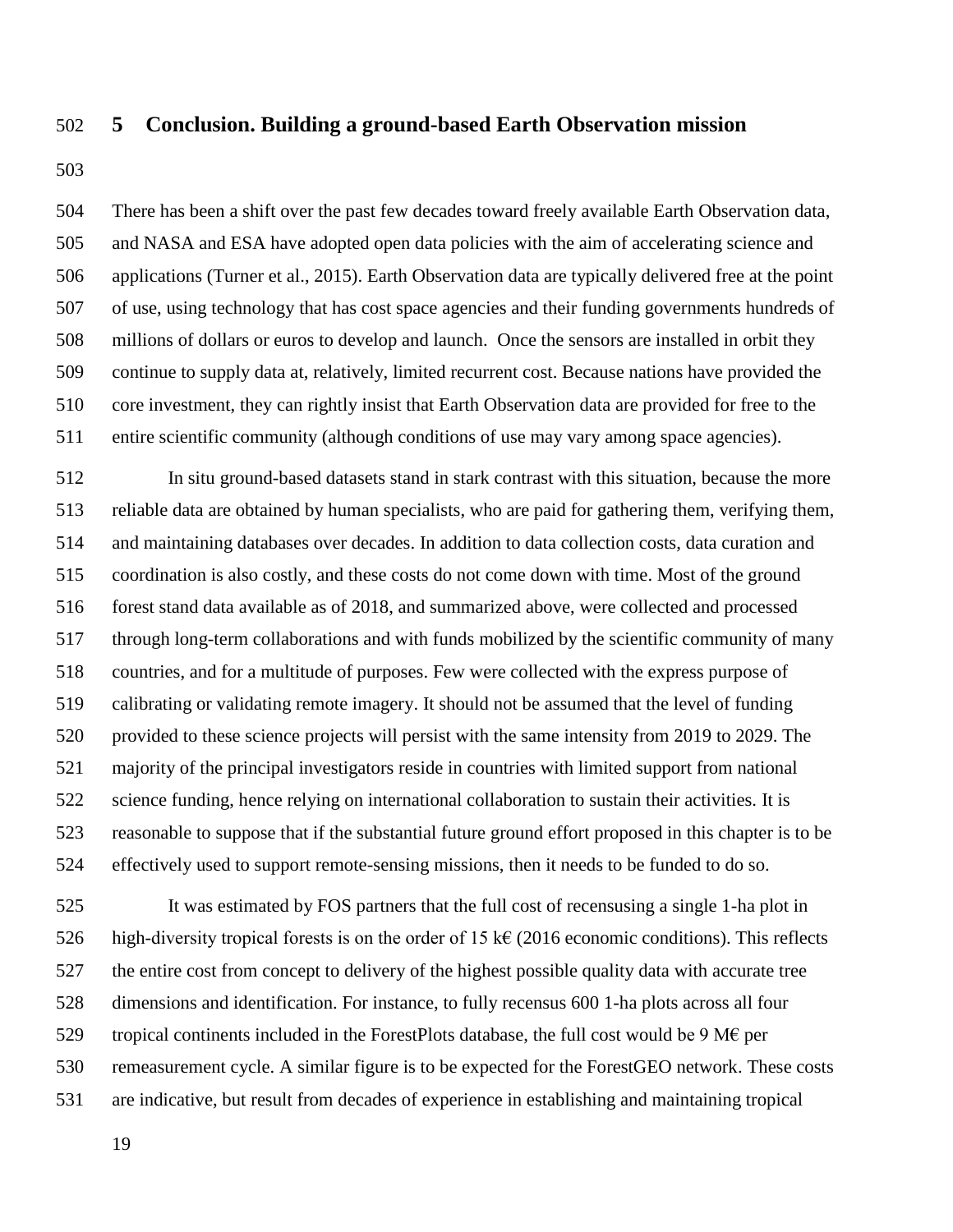forest plots across the world. If satellite estimates of biomass are to be of high quality and serve the widest use, these costs should be factored in the calibration and validation strategies of EO missions.

 A coordinated and global ground-based monitoring of forests would benefit several sectors of science and the society, and would be of direct use to biomass-related spaceborne missions. It would allow to collect and maintain ground-based databases for the lifetime of the currently planned missions, and potentially for longer periods. In addition, this 'ground mission' would help consolidate the remote-sensing/ecology nexus, helping bridge the gap between these two scientific communities and accelerate the valorisation of both ground and remotely-sensed data. Finally, the study sites could be valorised beyond the currently planned biomass missions. For instance, several missions are committed to measuring photosynthetic activity through solar- induced fluorescence, or aim to monitor biodiversity using hyperspectral imagery. In these situations, it is also essential to validate the concept of these missions at a set of reference sites that can be appropriately accessed, equipped and maintained.

# **References**

- Ashton PS (1964) *Ecological Studies in the Mixed Dipterocarp Forests of Brunei State*,
- Clarendon Press Oxford.
- Asner GP, Powell GV, Mascaro J, Knapp DE, Clark JK, Jacobson J et al. (2010) High-resolution
- forest carbon stocks and emissions in the Amazon. *Proceedings of the National Academy of*
- *Sciences*, 107:16738-16742.
- Anderson‐Teixeira KJ, Davies SJ, Bennett AC, Gonzalez‐Akre EB, Muller‐Landau HC, Wright
- SJ et al. (2015) CTFS‐Forest GEO: a worldwide network monitoring forests in an era of global
- change. *Global Change Biology*, 21:528-549.
- Avitabile V, Herold M, Heuvelink GB, Lewis SL, Phillips OL, Asner GP et al. (2016) An
- integrated pan‐tropical biomass map using multiple reference datasets. *Global Change Biology*,
- 22:1406-1420.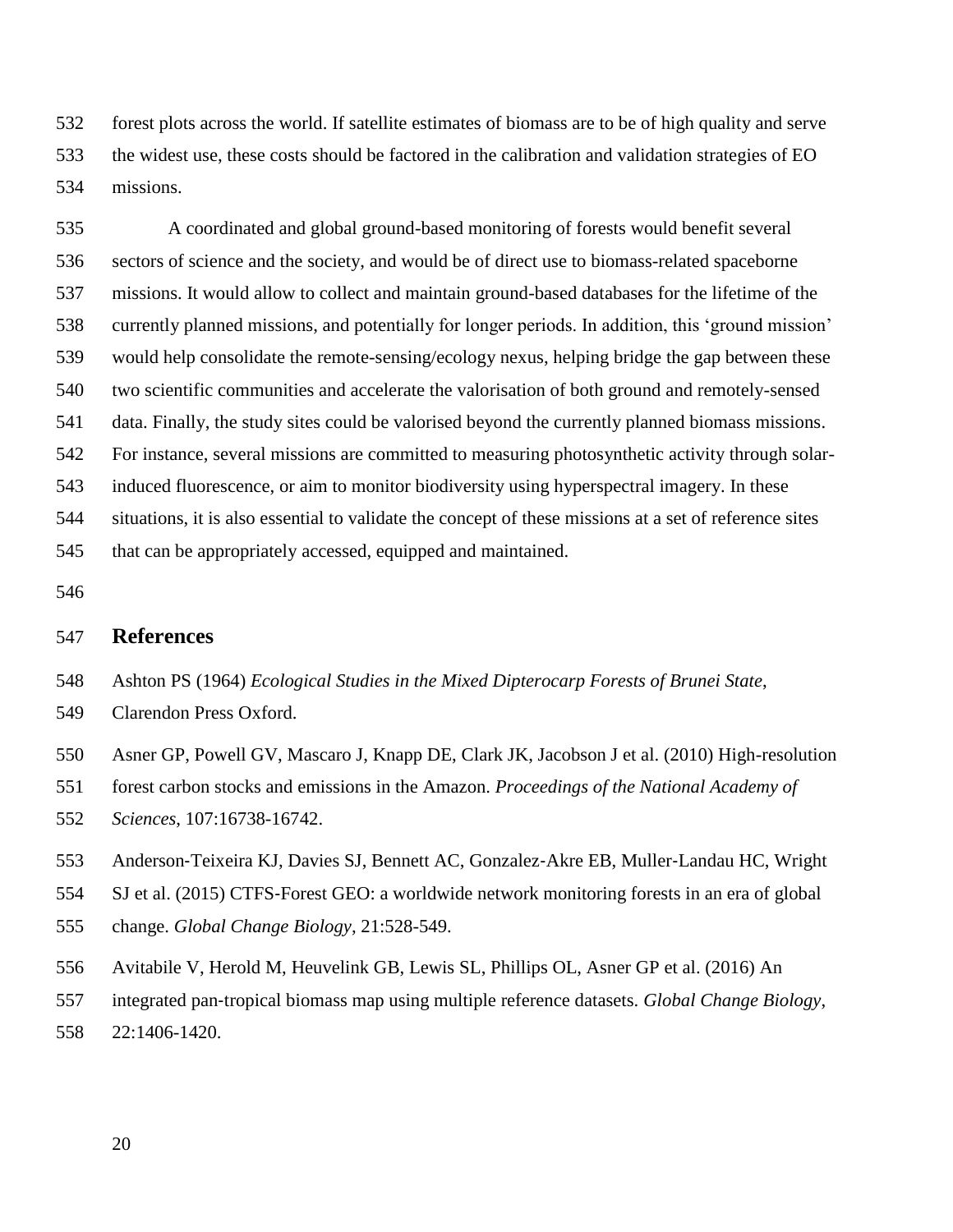- Baccini A, Goetz SJ, Walker WS, Laporte NT, Sun M, Sulla-Menashe D, Hackler J et al. (2012)
- Estimated carbon dioxide emissions from tropical deforestation improved by carbon-density
- maps. *Nature Climate Change* 2:182–185.
- Brede B, Lau A, Bartholomeus HM, Kooistra L (2017) Comparing RIEGL RiCOPTER UAV
- LiDAR derived canopy height and DBH with terrestrial LiDAR. *Sensors*, 17:2371.
- Brown S, Lugo AE (1982) The storage and production of organic matter in tropical forests and
- their role in the global carbon cycle. *Biotropica*, 161-187.
- Calders K, Origo N, Burt A, Disney MI, Nightingale J, Raumonen P, Åkerblom M, Malhi Y,
- Lewis P (2018) Realistic Forest Stand Reconstruction from Terrestrial LiDAR for Radiative
- Transfer Modelling, *Remote Sensing*, 10:933.
- Castilho CV, Magnusson WE, de Araújo RN, Luizao RC, Luizao FJ, Lima AP, Higuchi N.
- (2006) Variation in aboveground tree live biomass in a central Amazonian Forest: Effects of soil
- and topography. *Forest Ecology and Management*. 234:85-96
- Chave J, Réjou‐Méchain M, Búrquez A, Chidumayo E, Colgan MS, Delitti WB et al. (2014)
- Improved allometric models to estimate the aboveground biomass of tropical trees. *Global*
- *Change Biology*, 20:3177-3190.
- Chazdon RL, Broadbent EN, Rozendaal DM, Bongers F, Zambrano AMA, Aide TM et al.
- (2016) Carbon sequestration potential of second-growth forest regeneration in the Latin
- American tropics. *Science Advances*, *2*(5), e1501639.
- Clark DB, Clark DA (2000) Landscape-scale variation in forest structure and biomass in a
- tropical rain forest. *Forest Ecology and Management*, 137:185-198.
- Clark DB, Kellner JR (2012) Tropical forest biomass estimation and the fallacy of misplaced
- concreteness. *Journal of Vegetation Science*, 23:1191-1196.
- Condit, R. (1998) *Tropical forest census plots: methods and results from Barro Colorado Island,*
- *Panama and a comparison with other plots*. Springer Science & Business Media.
- Disney MI**,** Boni Vicari M, Calders K, Burt A, Lewis S, Raumonen P, Wilkes P (2018)
- Weighing trees with lasers: advances, challenges and opportunities, Royal Society Interface
- Focus, 8.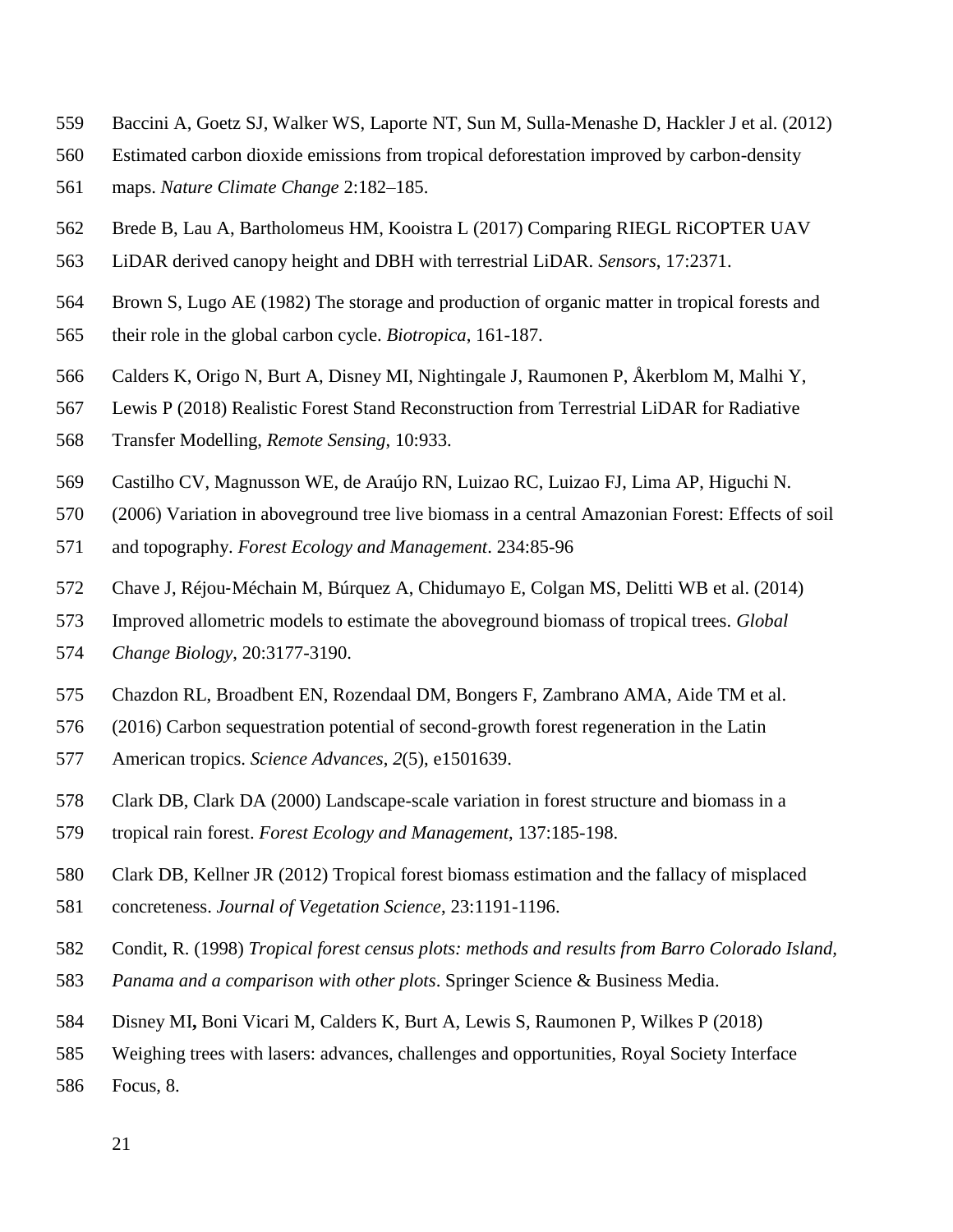- Drake JB, Dubayah RO, Clark DB, Knox RG, Blair JB, Hofton MA et al. (2002) Estimation of
- tropical forest structural characteristics using large-footprint lidar. *Remote Sensing of*
- *Environment*, 79:305-319.
- Dubois-Fernandez PC, Le Toan T, Daniel S, Oriot H, Chave J, Blanc L et al. (2012) The
- TropiSAR airborne campaign in French Guiana: Objectives, description, and observed temporal
- behavior of the backscatter signal. *IEEE Transactions on Geoscience and Remote Sensing*, 50:
- 3228-3241.
- Fridman J, Holm S, Nilsson M, Nilsson P, Ringvall, A. H., & Ståhl, G. (2014) Adapting National
- Forest Inventories to changing requirements–the case of the Swedish National Forest Inventory
- at the turn of the 20th century. *Silva Fennica*, *48*(3), 29.Frolking S, Palace MW, Clark DB,
- Chambers JQ, Shugart HH, Hurtt GC (2009) Forest disturbance and recovery: A general review
- in the context of spaceborne remote sensing of impacts on aboveground biomass and canopy
- structure. *Journal of Geophysical Research: Biogeosciences*, *114*(G2).
- Gentry, A. H. (1988) Changes in plant community diversity and floristic composition on
- environmental and geographical gradients. *Annals of the Missouri Botanical Garden*, 1-34.
- Golley FB (1993) *A history of the ecosystem concept in ecology: more than the sum of the parts*.
- Yale University Press.
- Hansen MC, Potapov PV, Moore R, Hancher M, Turubanova SAA, Tyukavina A et al. (2013)
- High-resolution global maps of 21st-century forest cover change. *science*, 342:850-853.
- 606 IPCC (2018) Special Report on Global Warming of 1.5 $^{\circ}$ C. Available at
- https://www.ipcc.ch/sr15/
- Johnson MO, Galbraith D, Gloor M, De Deurwaerder H, Guimberteau M, Rammig A et al.
- (2016) Variation in stem mortality rates determines patterns of above‐ground biomass in
- Amazonian forests: implications for dynamic global vegetation models. *Global Change Biology*,
- 22:3996-4013.
- Keeling, HC, & Phillips, OL. (2007) The global relationship between forest productivity and
- biomass. *Global Ecology and Biogeography*, 16:618-631.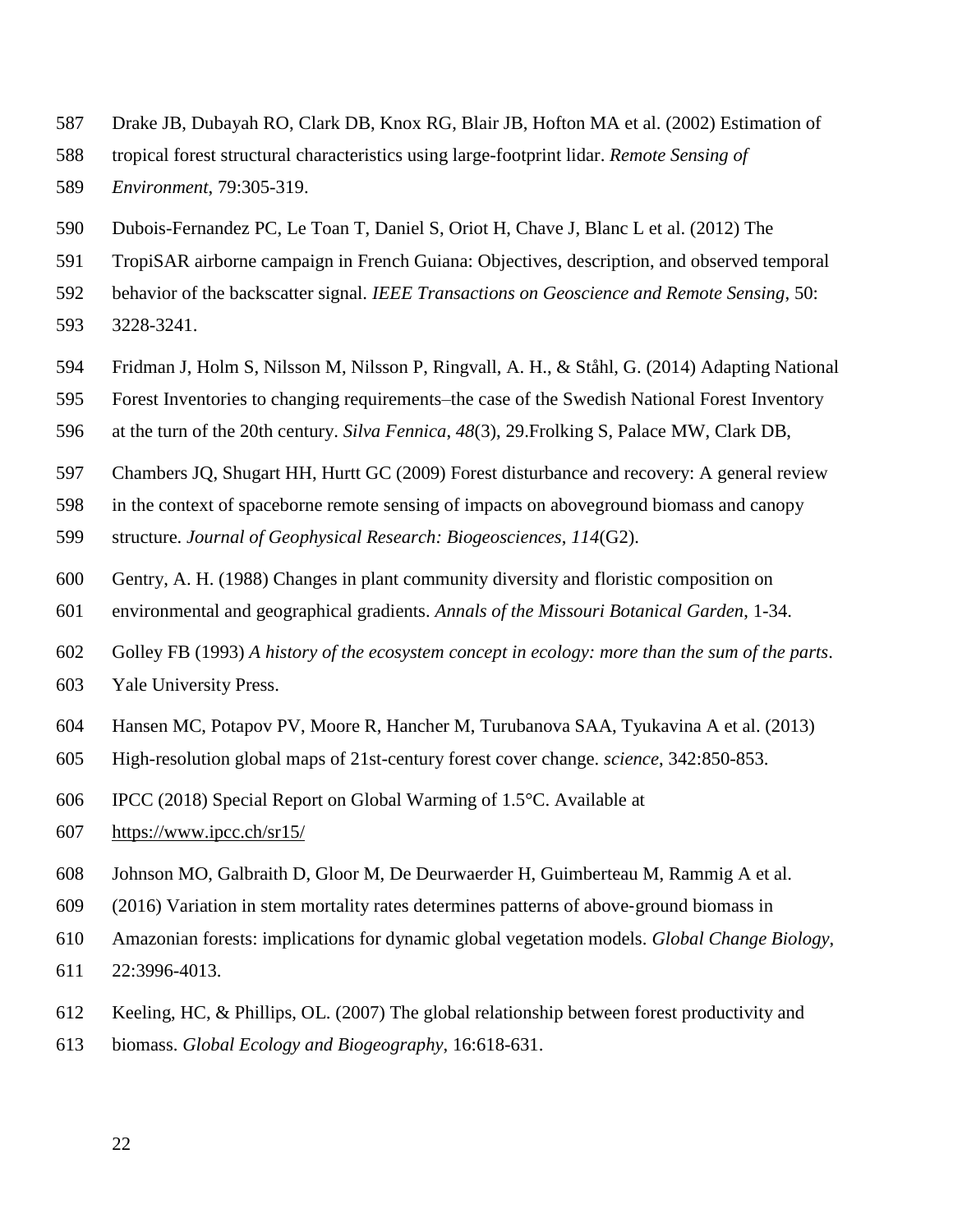- Labrière N, Tao S, Chave J, Scipal K, Le Toan T, Abernethy K et al. (2018) In Situ Reference
- Datasets From the TropiSAR and AfriSAR Campaigns in Support of Upcoming Spaceborne
- Biomass Missions. *IEEE Journal of Selected Topics in Applied Earth Observations and Remote*
- *Sensing*, (99), 1-11.
- Le Quéré C, Andrew RM, Friedlingstein P, Sitch S, Pongratz J, Manning AC et al. (2017) Global
- carbon budget 2017. *Earth System Science Data*, 10:405-448, 2018.
- Le Toan T, Quegan S, Davidson MWJ, Balzter H, Paillou P, Papathanassiou K et al. (2011) The
- BIOMASS mission: Mapping global forest biomass to better understand the terrestrial carbon
- cycle. *Remote Sensing of Environment*, 115:2850-2860.
- Lewis SL, Sonké B, Sunderland T, Begne SK, Lopez-Gonzalez G, Van Der Heijden GM et al.
- (2013) Above-ground biomass and structure of 260 African tropical forests. *Phil. Trans. R. Soc.*
- *B*, 368:20120295.
- Martin, A. R., Doraisami, M., & Thomas, S. C. (2018). Global patterns in wood carbon
- concentration across the world's trees and forests. *Nature Geoscience*, *11*(12), 915.
- Malhi Y, Wood D, Baker TR, Wright J, Phillips OL, Cochrane T, Meir P et al. (2004) The
- regional variation of aboveground live biomass in old‐growth Amazonian forests. *Global*
- *Change Biology* 12:1107-1138
- Mitchard ET, Feldpausch TR, Brienen RJ, Lopez‐Gonzalez G, Monteagudo A, Baker TR, et al.
- (2014) Markedly divergent estimates of Amazon forest carbon density from ground plots and
- satellites. *Global Ecology and Biogeography*, 23:935-946.
- Mokany K, Raison RJ, Prokushkin AS (2006) Critical analysis of root:shoot ratios in terrestrial
- biomes. Global Change Biology 12:84–96.
- NASA-ESA-Smithsonian Workshop on Calibration and Validation of Upcoming Satellite
- Missions on Forest Structure and Biomass, Washington DC, 2016
- [\(https://nisar.jpl.nasa.gov/files/nisar/NISAR\\_Vegetation\\_Biomass\\_Workshop\\_Report.pdf\)](https://nisar.jpl.nasa.gov/files/nisar/NISAR_Vegetation_Biomass_Workshop_Report.pdf).
- Nogueira EM, Nelson BW, Fearnside PM (2006). Volume and biomass of trees in central
- Amazonia: influence of irregularly shaped and hollow trunks. *Forest Ecology and Management*,
- 227:14-21.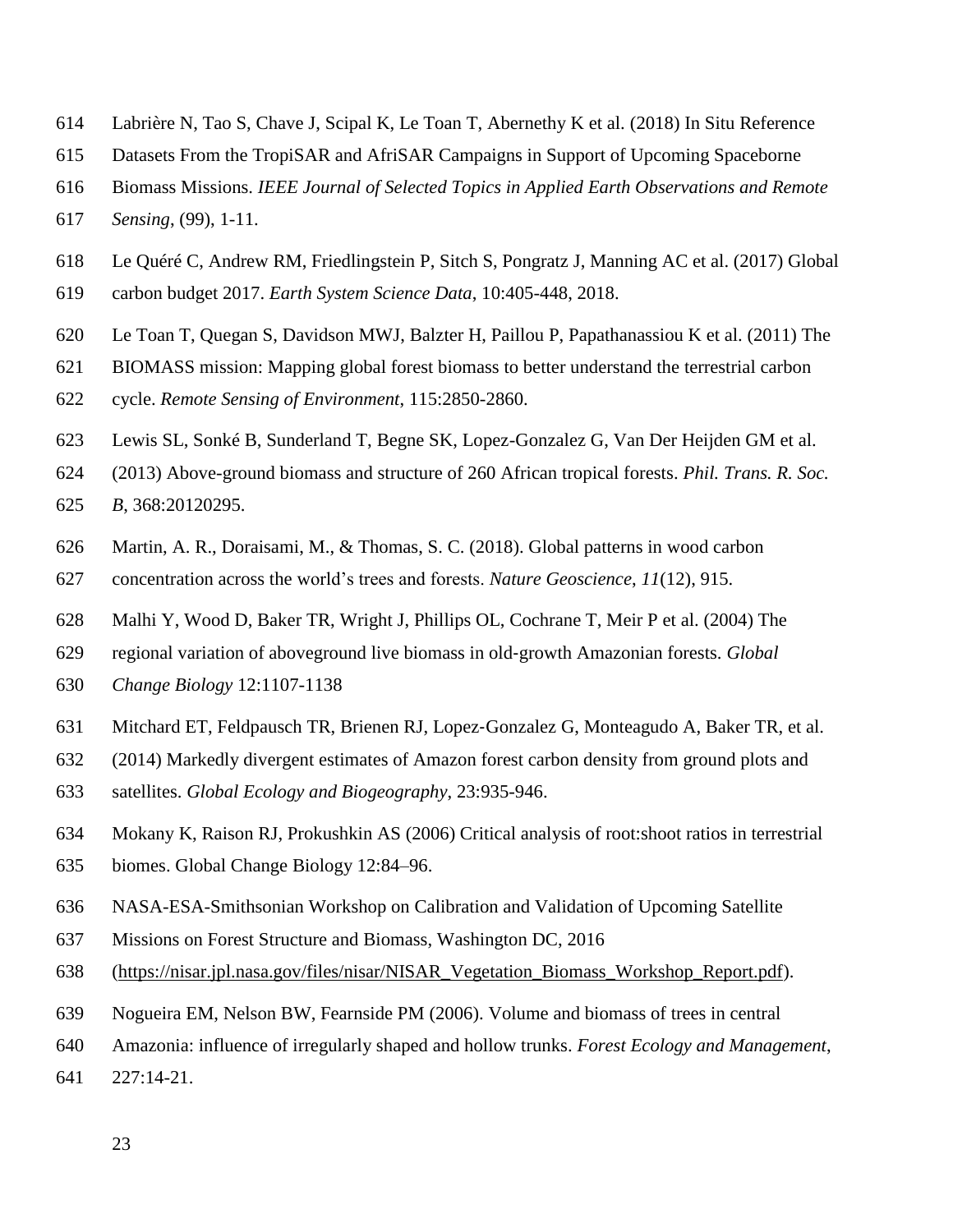- Pan Y, Birdsey RA, Fang J, Houghton R, Kauppi PE, Kurz WA et al. (2011) A large and
- persistent carbon sink in the world's forests. *Science*, 1201609.
- Paul KI, Roxburgh SH, Chave J, England JR, Zerihun A, Specht A et al. (2016) Testing the
- generality of above‐ground biomass allometry across plant functional types at the continent
- scale. *Global Change Biology*, *22*, 2106-2124.
- Paul KI, Larmour J, Specht A, Zerihun A, Ritson P, Roxburgh SH et al. (2019) Testing the
- generality of below-ground biomass allometry across plant functional types. *Forest Ecology and Management*, 432:102-114.
- 
- Phillips J, Duque A, Scott C. Wayson C, Galindo G, Cabrera E et al. (2016) Live aboveground
- carbon stocks in natural forests of Colombia. *Forest Ecology and Management*, 374:119-128.
- Réjou-Méchain M, Muller-Landau HC, Detto M, Thomas SC, Toan TL, Saatchi SS et al. (2014)
- Local spatial structure of forest biomass and its consequences for remote sensing of carbon
- stocks. *Biogeosciences*, *11*, 5711.
- Réjou‐Méchain M, Tanguy A, Piponiot C, Chave J, Hérault B. (2017) biomass: an r package for
- estimating above‐ground biomass and its uncertainty in tropical forests. *Methods in Ecology and*
- *Evolution*, 8:1163-1167.
- Saatchi SS, Harris NL, Brown S, Lefsky M, Mitchard ET, Salas W, Zutta BR et al. (2011)
- Benchmark map of forest carbon stocks in tropical regions across three continents. Proceedings
- of the National Academy of Sciences USA 108:9899–9904.
- Saatchi S, Marlier M, Chazdon RL, Clark DB, Russell AE (2011) Impact of spatial variability of
- tropical forest structure on radar estimation of aboveground biomass. *Remote Sensing of*
- *Environment*, 115:2836-2849.
- Schimel D, Pavlick R, Fisher JB, Asner GP, Saatchi S, Townsend P et al. (2015) Observing
- terrestrial ecosystems and the carbon cycle from space. *Global Change Biology*, 21:1762-1776.
- Shugart HH, Saatchi S, Hall FG (2010) Importance of structure and its measurement in
- quantifying function of forest ecosystems. *Journal of Geophysical Research: Biogeosciences*,
- *115*(G2).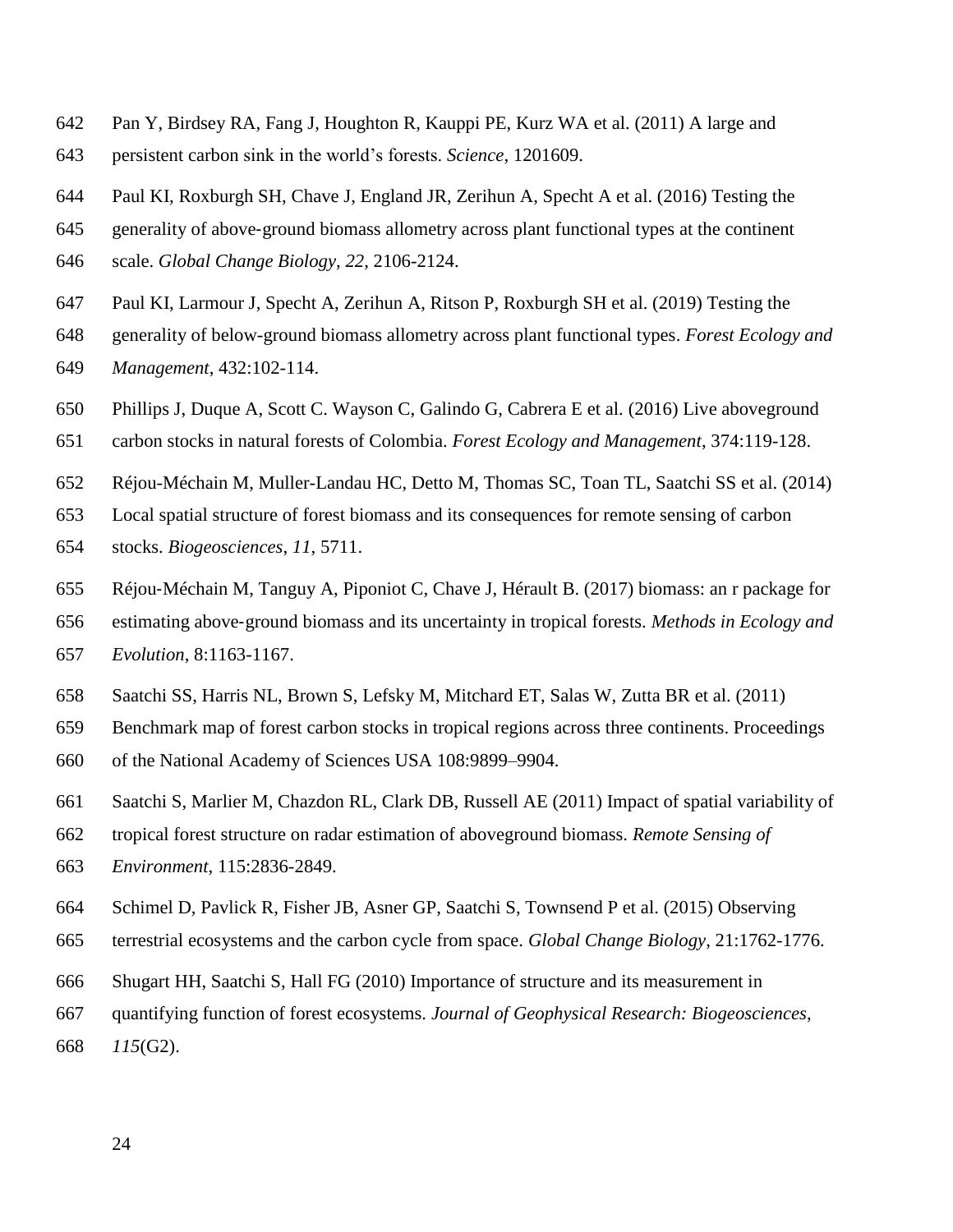- Sillett SC, Van Pelt R, Carroll AL, Campbell-Spickler J, Coonen EJ, Iberle B (2019) Allometric
- equations for Sequoia sempervirens in forests of different ages. *Forest Ecology and*
- *Management*, *433*, 349-363.
- Sist P, Rutishauser E, Peña‐Claros M, Shenkin A, Hérault B, Blanc L et al. (2015) The Tropical
- managed Forests Observatory: a research network addressing the future of tropical logged
- forests. *Applied Vegetation Science*, 18:171-174.
- Smith, W. B. (2002) Forest inventory and analysis: a national inventory and monitoring program. *Environmental Pollution*, 116:S233-S242.
- Stegen JC, Swenson NG, Enquist BJ, White EP, Phillips OL, Jørgensen PM, Weiser MD,
- Mendoza AM, Vargas PN (2011) Variation in above‐ground forest biomass across broad
- climatic gradients. *Global Ecology and Biogeography*. 20:744-54.
- Turner W, Rondinini C, Pettorelli N, Mora B, Leidner AK, Szantoi Z et al. (2015) Free and
- open-access satellite data are key to biodiversity conservation. *Biological Conservation*,
- 182:173-176.
- Xu L, Saatchi SS, Shapiro A, Meyer V, Ferraz A, Yang Y et al. (2017) Spatial distribution of
- carbon stored in forests of the Democratic Republic of Congo. *Scientific Reports*, 7:15030.
-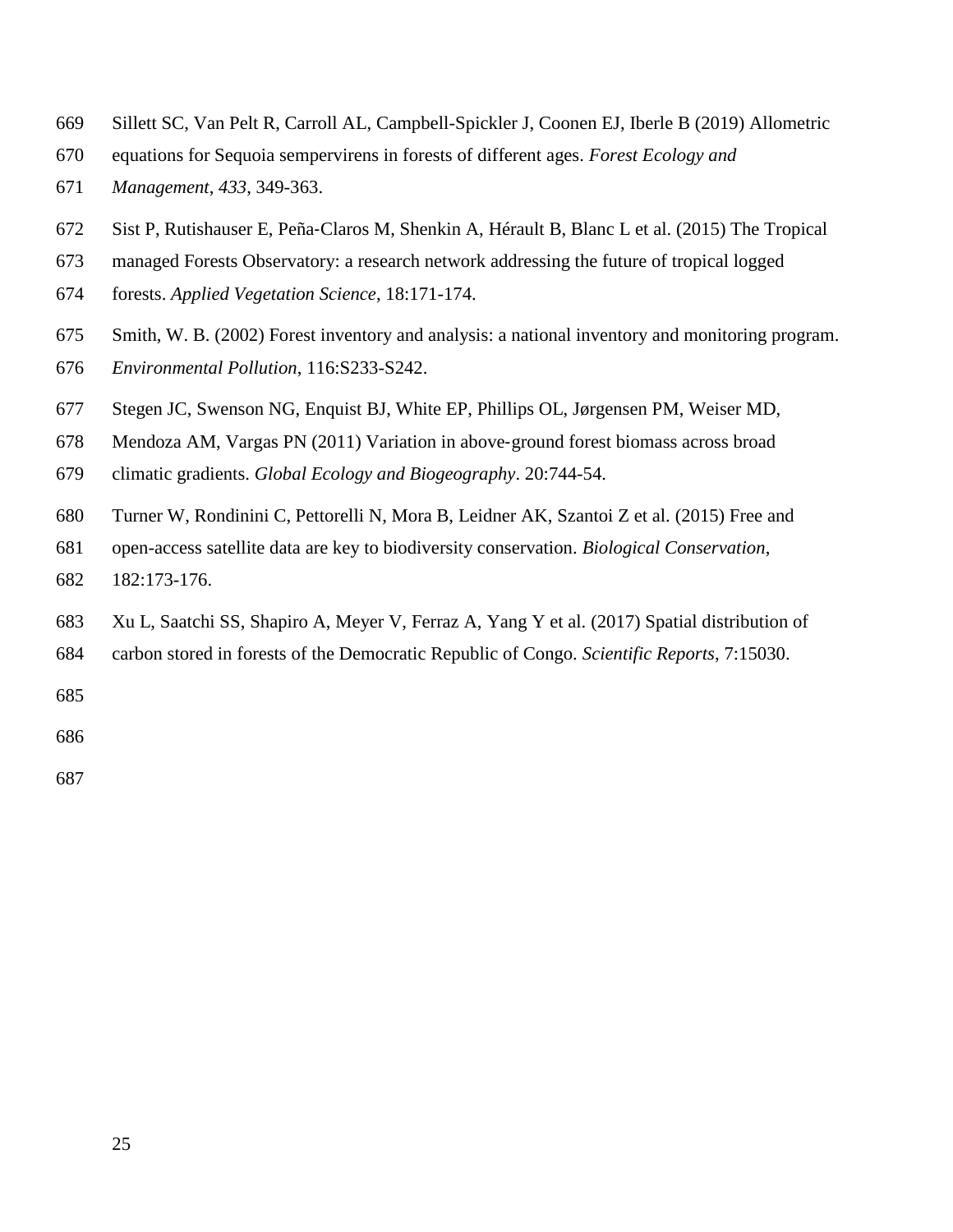# 688 **Tables**

689

690

- 691 Table 1. List of characteristics for some of the international tropical forest monitoring networks
- 692 currently in operation.

| <b>Network</b>   |       | <b>Coun</b> Plots | <b>Plot Sample</b>        | <b>Trees</b>        | <b>Species</b> | <b>Measur</b>             | Forest       | <b>Regional</b>  |
|------------------|-------|-------------------|---------------------------|---------------------|----------------|---------------------------|--------------|------------------|
|                  | tries |                   | Area (ha)                 |                     |                | ements                    | <b>Types</b> | <b>Focus</b>     |
| <b>ForestGEO</b> | 26    | 65                | $16 - 120$                | 6.5<br>million      | 12,000         | 20<br>million             | Primary      | Global           |
| <b>RAINFOR</b>   | 9     | 400               | $0.2 - 9$ ,<br>mostly 1   | 280,000             | 5,500          | $\overline{2}$<br>million | Primary      | South<br>America |
| <b>AfriTRON</b>  | 11    | 320               | $0.2 - 10$ ,<br>mostly 1  | 170,000             | 1,800          | 600,000                   | Primary      | Africa           |
| <b>TmFO</b>      | 10    | 517               | $0.25 - 27$ ,<br>mostly 1 | 300,000-<br>400,000 | $\blacksquare$ | ~1<br>million             | Logged       | Pantropical      |

693

694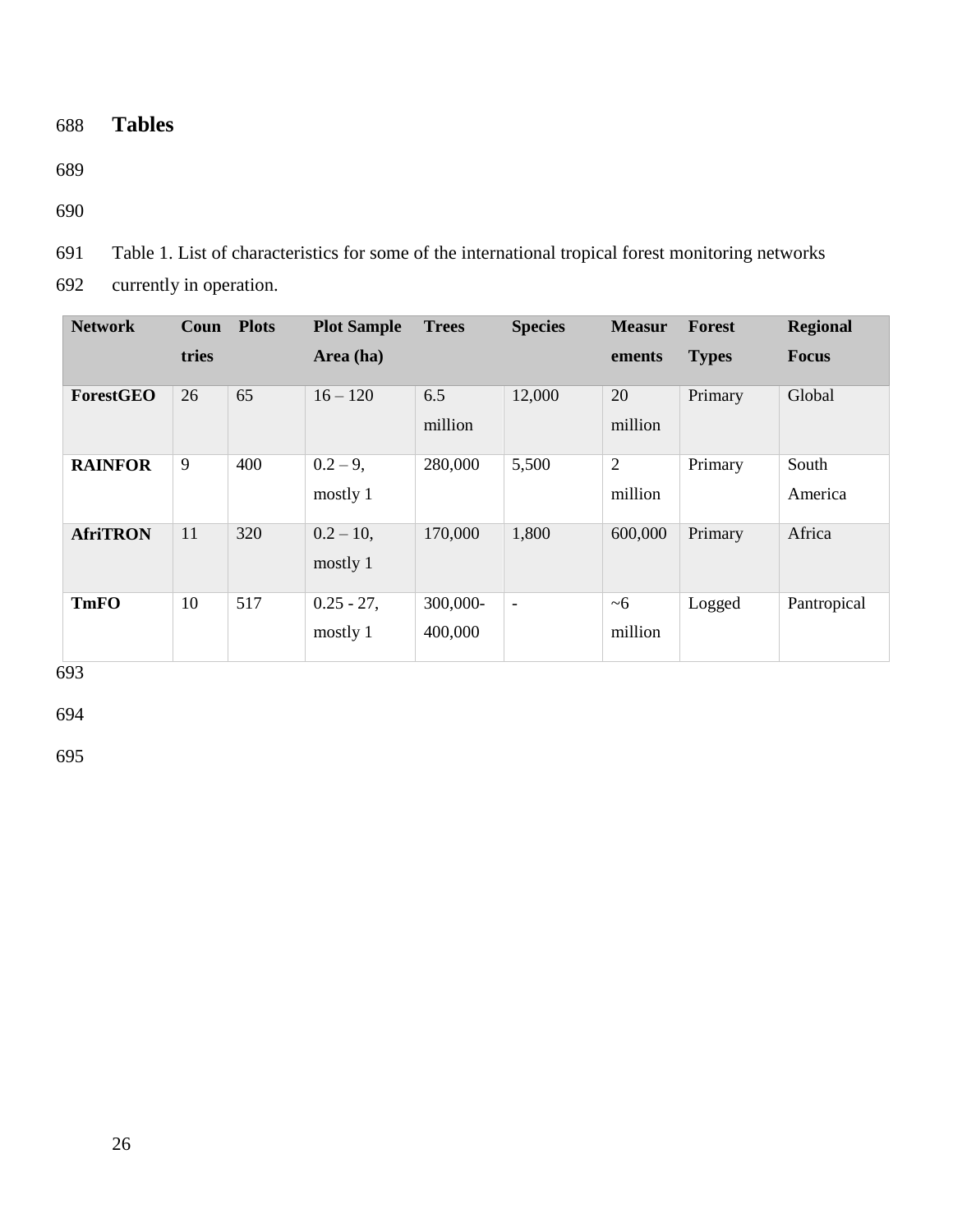**Figure captions**

**Fig 1** Permanent plot in intact lowland tropical forest at the Nouragues station, French Guiana.

Left: Large, buttressed, trees encompass the majority of the aboveground biomass stock. Right:

A pioneer tree (*Cecropia sciadophylla* Mart.) has grown from the top of a palm, causing issues

of trunk diameter measurement. Situations like this one are resolved only with proper field

protocols

 **Fig 2** The supersite concept. Relatively few sites with long-term investment by plot principal investigators, and the potential to upgrade the sites. The background is taken from Ashton (1964, Kuala Belalong, Brunei)

 **Fig 3** Potential location of 78 candidate supersites. Proposed sites were selected to maximize geographical coverage, environmental and forest structure conditions, and logistical constraints of maintaining long-term sites. The background is Avitabile et al. (2016) carbon stock map

 **Fig 4** (a) Environmental coverage of the 78 candidate supersites in bioclimatic space (Whittaker diagram). (b) Distribution of the candidate supersites across the range of elevation (in m above sea level); drought stress, as measured by the climate water deficit: larger values represent more stressed environments (sites above 500 are usually ascribed to xeric habitats). In both panels, disturbance intensity is displayed with large red dots representing highly disturbed sites, while small yellow dots represent undisturbed habitats. Disturbance intensity was measured by the proportion of forest pixels lost between 2000 and 2017 in a buffer of 5-km radius around the supersites, using the global 30-m resolution Landsat (Hansen et al. 2013)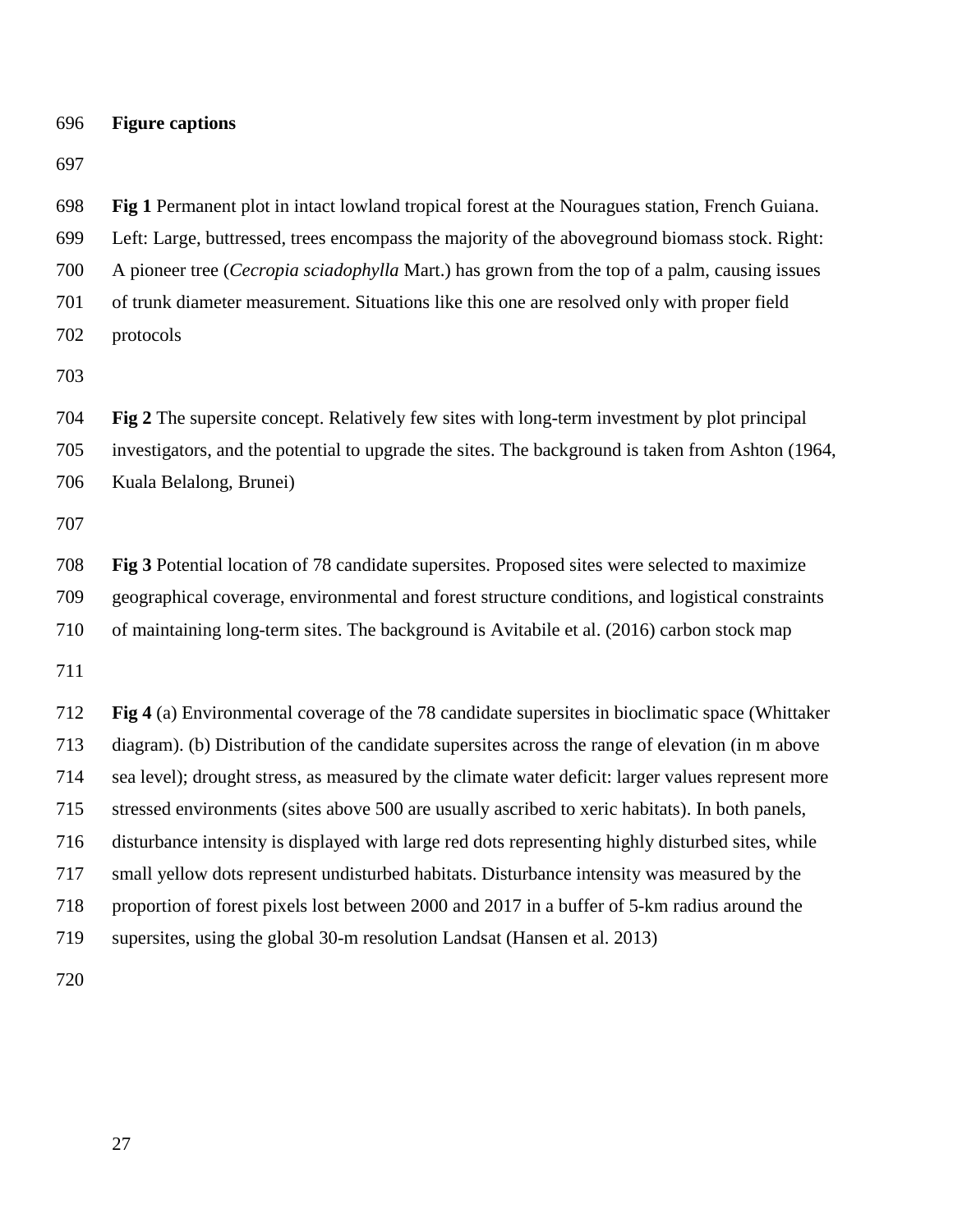

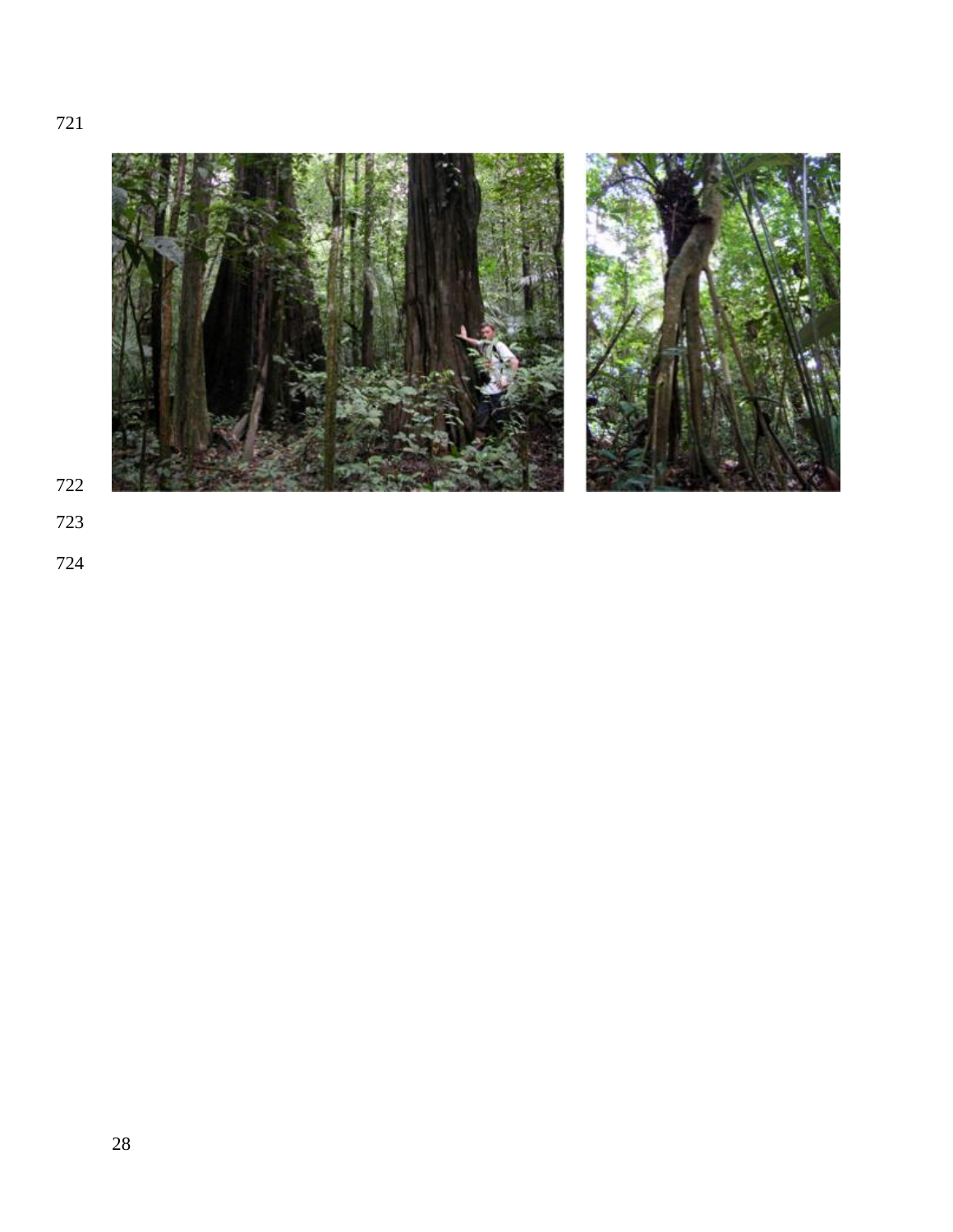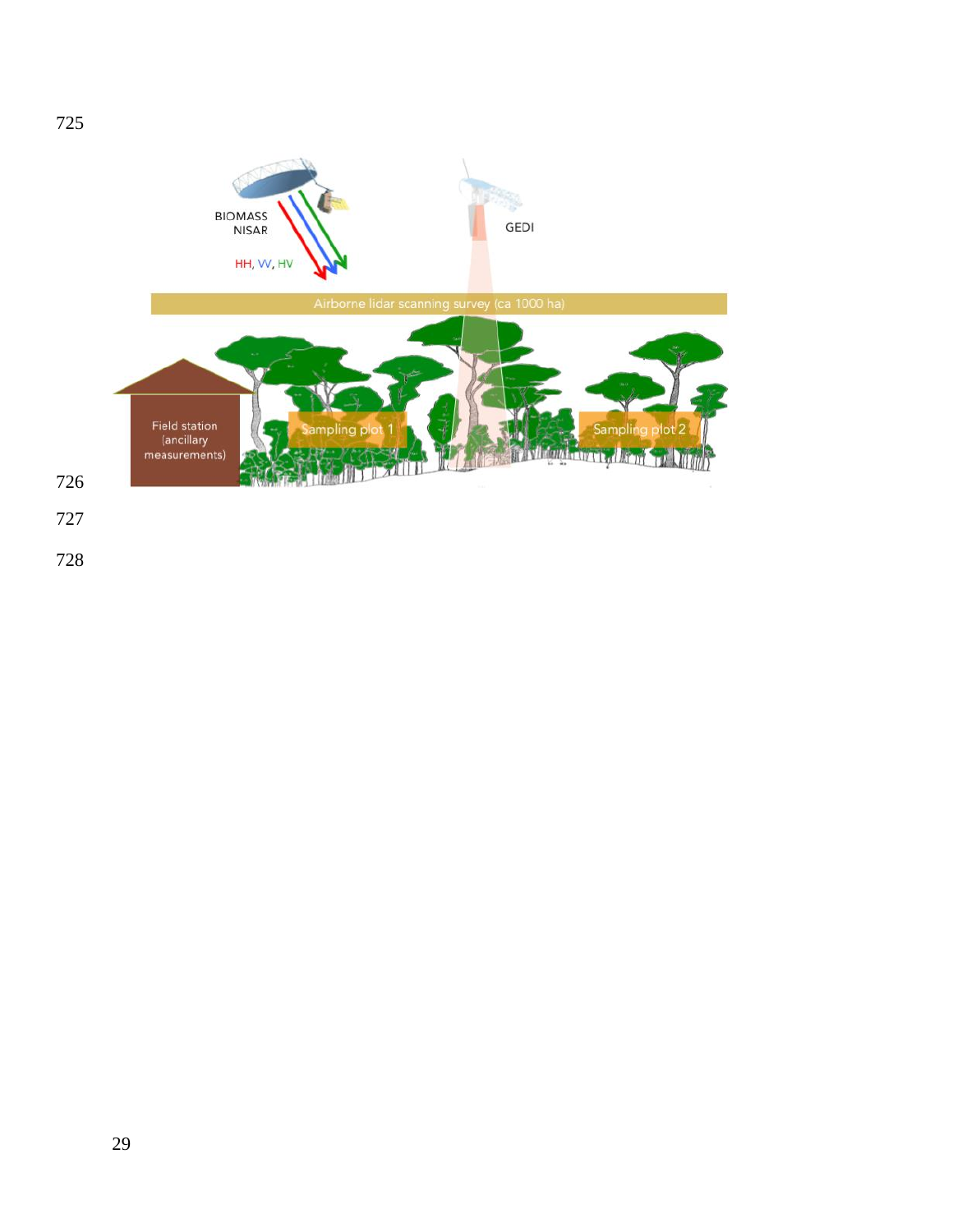